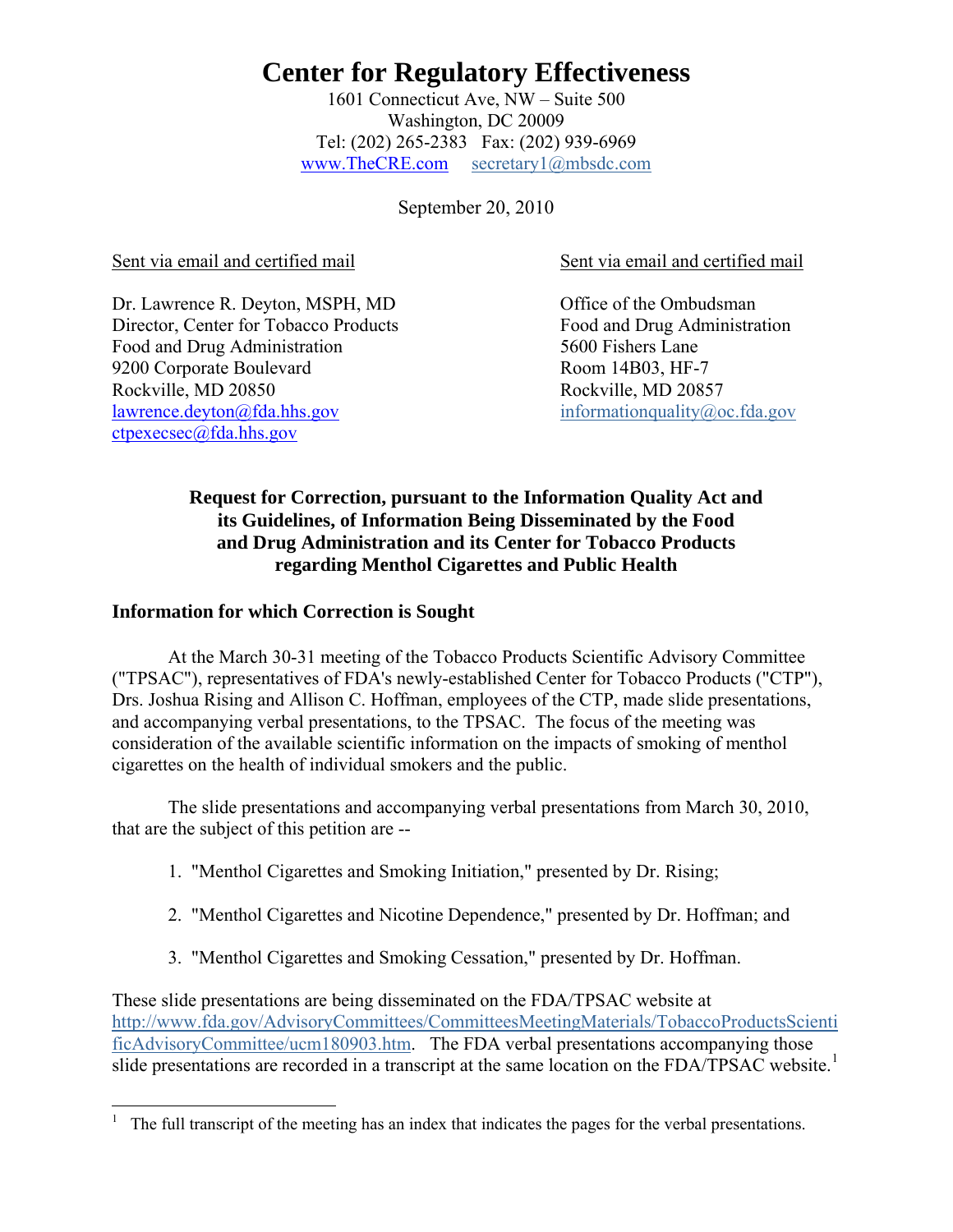In addition to the transcript, the FDA/TPSAC website contains a recording of the live webcast of the proceedings.

 This petition does not seek correction of specific FDA statements being disseminated on the slides and in the transcript, because they are part of the record of the proceedings; rather, it seeks clear FDA acknowledgements, both to the TPSAC at its next meeting, and to the public in connection with the website materials, that the slide and verbal presentations, and the studies on which they are based, do not meet IQA standards, and were presented to the TPSAC for peer review purposes only.

 Although this petition focuses on IQA defects in only several of the slide presentations, the accompanying verbal presentations, and the studies on which they were based, it is likely that the other slide presentations and verbal presentations and the underlying studies also contain IQA defects. Therefore it is recommended that the lack of IQA compliance be made in connection with all of the presentations rather than just those that are examined in detail in this petition.

### **Applicability of the IQA Standards**

The applicable IQA standards for quality are contained in the IQA<sup>[2](#page-1-0)</sup> and the IQA guidelines promulgated by OMB, HHS, and FDA.<sup>[3](#page-1-1)</sup> There can be no doubt that the subject presentations are disseminations of agency information within the meaning of the IQA and its guidelines, since they are being distributed on an FDA website as FDA information.

 Although the presentations were made as part of a peer review proceeding within the meaning of the IQA peer review guidelines, $4$  they do not qualify as draft agency assessments submitted for peer review because they do not carry the disclaimer required by the peer review guidelines. The peer review guidelines require that agency assessments presented for peer review present or display the following disclaimer:

accompanying the slides.

 $\overline{a}$ 

<span id="page-1-0"></span><sup>2</sup> 44 U.S.C. § 3516, note.

<span id="page-1-1"></span><sup>3</sup> The original OMB government-wide IQA guidelines setting out the basic quality standards for scientific information were published at 67 Fed. Reg. 8452 (Feb. 22, 2002). When we refer to the IQA guidelines herein, unless indicated otherwise we will be referring to those original OMB governmentwide guidelines. The HHS guidelines, and the FDA guidelines contained within the HHS guidelines, conform to the OMB guidelines in most respects. The HHS and FDA guidelines can be accessed at [http://aspe.hhs.gov/infoquality/Guidelines/index.shtml.](http://aspe.hhs.gov/infoquality/Guidelines/index.shtml)

<span id="page-1-2"></span><sup>4</sup> 70 Fed. Reg. 2664 (Jan. 14, 2005). The peer review guidelines are not limited to peer review of draft agency information; they also cover peer review of "third-party," or published, information/literature that has already been peer reviewed but is again being peer-reviewed as the potential basis for an agency determination. The peer review guidelines state that "if an agency plans to disseminate information supplied by a third party (*e.g.*, using this information as the basis for an agency's factual determination that a particular behavior causes a disease), the requirements of the [peer review] Bulletin apply, if the dissemination is 'influential'." *Id*. at 2667.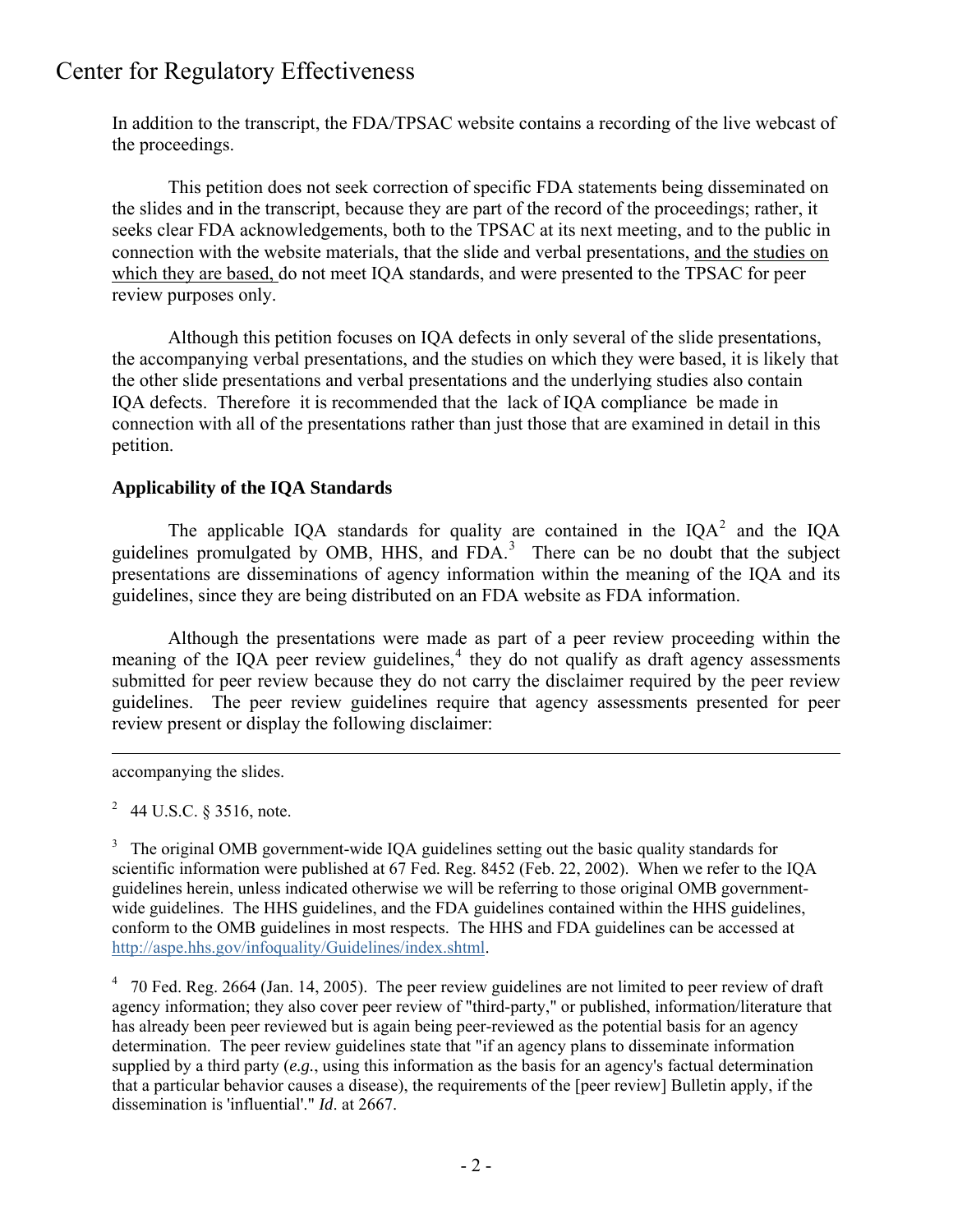This information is distributed solely for the purpose of pre-dissemination peer review under applicable information quality guidelines. It has not been formally disseminated by [the agency]. It does not represent and should not be construed to represent any agency determination or policy.<sup>[5](#page-2-0)</sup>

If agency information used in a peer review proceeding does not carry that disclaimer, the information is subject to the IQA standards. $\delta$  Instead of being presented as draft agency information presented for peer review purposes, however, the information in the slides and verbal comments were presented as unqualified FDA/CTP positions, and they were presented by employees of the agency and the slides all displayed the FDA logo and name.

 Most of the FDA/CTP slides presented to the TPSAC cited specific published scientific studies as the basis for their statements, and the verbal presentations also explained that the slides were based on those studies. The published studies described and cited in the slides and in the accompanying verbal comments are considered "third-party" information under the IQA guidelines. If they had simply been presented to the TPSAC as references in a bibliography, they would not be subject to the guidelines; however, when FDA/CTP gave the appearance of relying on them (and if it does so in the future), they became subject to the IQA standards. The IQA guidelines are clear on this, stating:

[I]f an agency, as an institution, disseminates information prepared by an outside party in a manner that reasonably suggests that the agency agrees with the information, this appearance of having the information represent agency views makes agency dissemination of the information subject to these guidelines.<sup>[7](#page-2-2)</sup>

In other words, an agency such as FDA/CTP cannot disseminate information that gives the appearance of relying on such third-party information (in this case, published studies), unless that third-party information meets IQA standards for quality. And even if the agency were to add the required disclaimer to the information it was providing to the TPSAC for review, that would still not relieve the agency of the responsibility for ensuring that any third-party studies it relies on in making a regulatory determination or other information dissemination meets IQA standards.

 In the case of the agency slides and verbal presentations discussed herein, those slides and verbal presentations undoubtedly "reasonably suggest[] that the agency agrees with the information [in the studies]," and therefore the third party studies described in the slides and the verbal presentations on them are subject to the IQA guidelines.

1

<span id="page-2-0"></span><sup>5</sup> *Id*. at 2667, 2674.

<span id="page-2-1"></span><sup>6</sup> *Id*. at 2667.

<span id="page-2-2"></span> $7\,$  67 Fed. Reg. at 8454. See also the Memorandum for President's Management Council from John D. Graham, Administrator of OIRA, dated June 10, 2002, at 6-7, available at [http://www.whitehouse.gov/sites/default/files/omb/assets/omb/inforeg/iqg\\_comments.pdf](http://www.whitehouse.gov/sites/default/files/omb/assets/omb/inforeg/iqg_comments.pdf).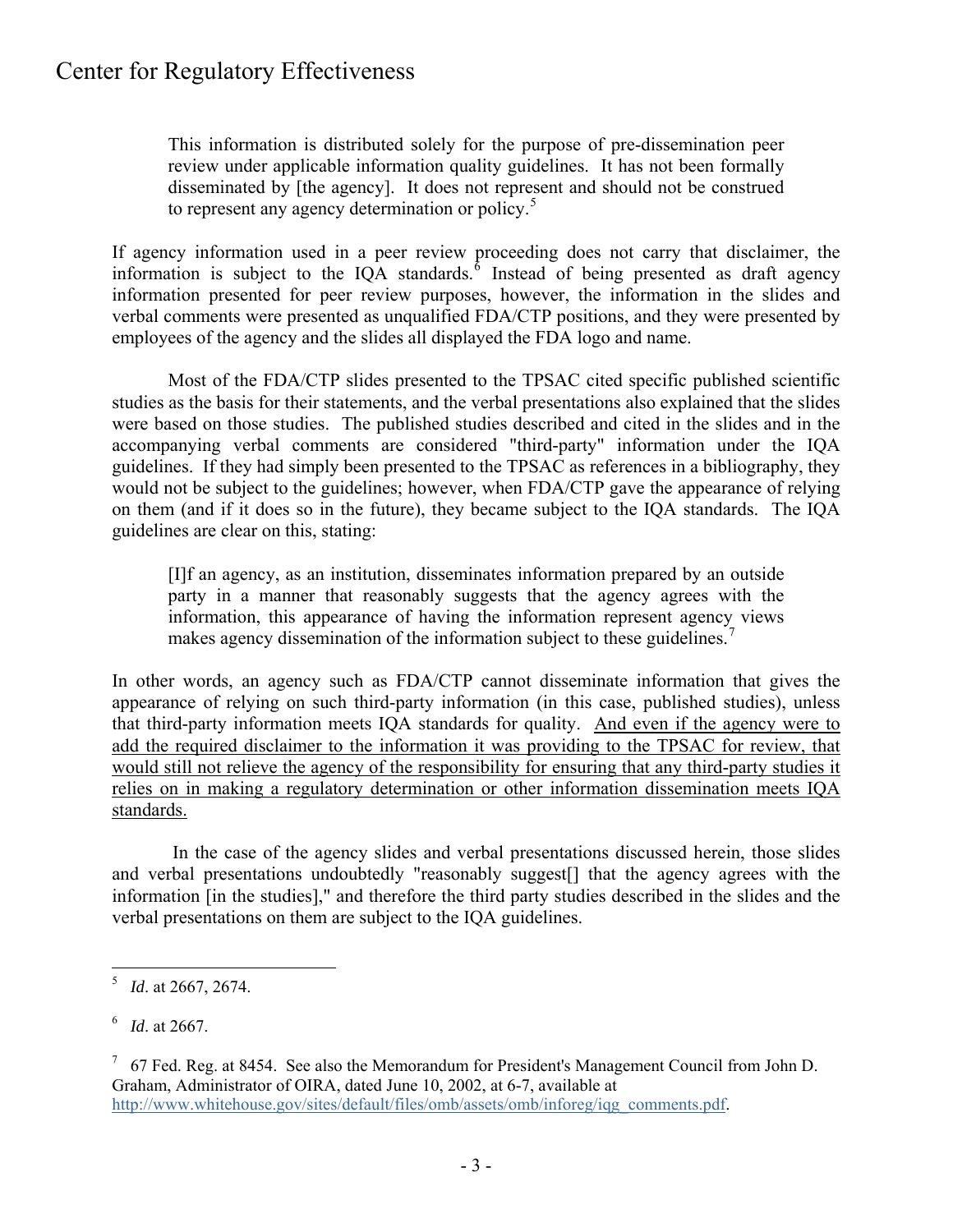#### **Nature of the Non-Compliance with IQA Standards**

The basic IQA standard at issue in this petition is the quality standard of "objectivity." Under the guidelines, "objectivity" requires that information be presented in an "accurate, clear, complete, and unbiased manner," with disclosure of "error sources affecting data quality ...."<sup>[8](#page-3-0)</sup> The agency must also ensure that the information is "accurate, reliable, and unbiased," and that the "original and supporting data shall be generated, and the analytic results shall be developed, using sound statistical and research methods."<sup>[9](#page-3-1)</sup> Agencies must ensure information quality under the IQA by "1) clearly identifying the limitations inherent in the information dissemination product (*e.g*., possibility of errors, degree of reliability, and validity) so users are fully aware of the quality and integrity of the information ... 2) taking reasonable steps to remove the limitations inherent in the information, and 3) reconsidering delivery of the information  $\ldots$ <sup>[10](#page-3-2)</sup>

Several of the studies presented in the agency slides and verbal presentations, and the slides and verbal presentations, are examined below for compliance with these basic IQA quality standards. As will be seen, both the studies and the agency presentations suffer from significant IOA quality defects. $11$ 

 In the case of the studies, in general they have quality defects in the form of significant methodological limitations that make them unreliable, as well as inconsistencies that not only demonstrate their unreliability but also indicate bias. Those limitations, and problems with reliability of the studies, were not explained in the FDA presentations.

 In the case of the slides and verbal presentations accompanying the slides for those studies, in general they suffer from being incomplete and biased because they do not disclose error sources, or limitations, of the studies, and do not present conflicting data and information contained in other studies that are referenced in the presented studies.

#### **Examples of IQA Quality Defects in Specific Portions of the FDA/CTP Presentations**

# <span id="page-3-1"></span>9 *Id*

1

<span id="page-3-2"></span><sup>10</sup> Memorandum M-05-04 for the Heads of Executive Departments and Agencies, dated Dec. 17, 2004, from OMB's Deputy Director for Management, setting out "Policies for Federal Agency Public Websites," including policies for ensuring information quality under the IQA and its guidelines, available at [http://www.whitehouse.gov/sites/default/files/omb/assets/omb/memoranda/fy2005/m05-04.pdf.](http://www.whitehouse.gov/sites/default/files/omb/assets/omb/memoranda/fy2005/m05-04.pdf)

<span id="page-3-3"></span> $11$  A scientific study that has been published as peer-reviewed literature is not exempt from the IQA standards. Prior peer review establishes a presumption of objectivity, but that presumption is rebuttable by a showing of non-compliance. 67 Fed. Reg. 8452, 8454, 8459 (Feb. 22, 2002); 70 Fed. Reg. 2664, 2671 (Jan. 14, 2005) ("[P]rior peer review and publication is not be itself sufficient grounds for determining that no further review is necessary.").

<span id="page-3-0"></span><sup>&</sup>lt;sup>8</sup> 67 Fed. Reg. at 8459.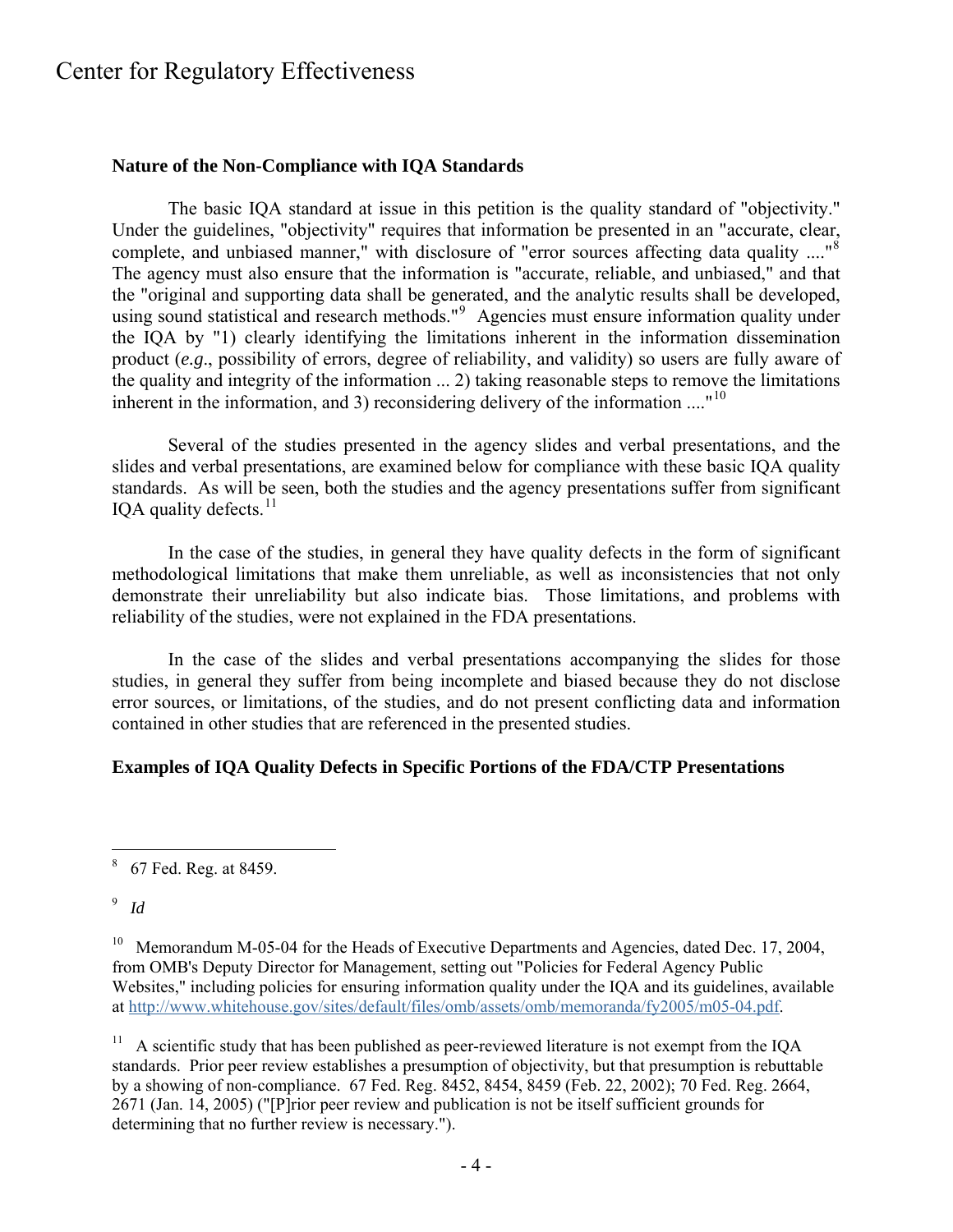Below we have analyzed eight of the studies that the FDA and its CTP presented to the TPSAC, as well as the agency slides and verbal presentations of those studies. The number of analyses reflects only the limits of CRE's resources, it does not indicate that the other smoking initiation/cessation studies and surveys used in the FDA's presentations are IQA-compliant.

 Each of CRE's analyses has been posted on CRE's TPSAC Interactive Public Docket ("IPD") for public review and comments.<sup>[12](#page-4-0)</sup> These posted documents are "living analyses" since CRE will be updating them based on comments received from stakeholders. The analyses contained in this petition supplements the analysis on the CRE website.

### **1. Hersey JC** *et al***. 2006 Are menthol cigarettes a starter product for youth?**  *Nicotine & Tob Res* **8(3):403-13.**

 At the March 30-31 meeting of the TPSAC, three of the FDA slides and related verbal presentations included material that they cited as taken from this publication. Although the FDA presentations were directed to TPSAC members, the meeting was public, and the slides and a transcript of the verbal comments accompanying the slides are being disseminated on the TSPSAC website. The meeting was also televised via webcast.

 Dr. Joshua Rising of FDA, in his talk and slide presentation on "Menthol Cigarettes and Smoking Initiation" (indicated to be made on behalf of FDA), presented a slide based on this publication showing percentage of menthol cigarette use declining from 62 to 53 percent in middle school, for those smoking less than one year and those smoking more than one year, respectively, and to 46 and 42 percent in high school for the same classes of smokers. (Slide 8) In his comments on those statistics, Dr. Rising indicated that this might indicate "individuals transitioning from menthol cigarettes to nonmenthol cigarettes." (Tr. at 188-89). In the context of the presentation with its citation to the Hersey *et al*. article, the implication was that such statistics were an indication that menthol cigarettes were operating as a "starter product" for youths between the ages of 11-14 (middle school) and 14-18 (high school). The slide also referenced the National Youth Tobacco Survey ("NYTS") 2002 as a source of the data.

 At the same TPSAC meeting, Dr. Allison Hoffman of FDA gave a slide presentation and accompanying comments, also indicated to be on behalf of FDA, on the subject of "Menthol Cigarettes and Smoking Cessation." She presented a slide (No. 15) based on Hersey *et al*. which stated that it found that "Adolescent menthol smokers were less likely to be 'seriously thinking about quitting'" and that "Adolescent menthol smokers were more likely to have sought help in quitting." (Emphasis from slide, not publication.) Dr. Hoffman's comments on this slide provided a biased perspective on what appears otherwise to be an inconsistency (seeking help appears to indicate a more serious intention to succeed at quitting). She told the TPSAC that the Hersey *et al*. study found that adolescent menthol smokers were significantly less likely to be seriously thinking about quitting, and that "the good news is that that those [menthol smokers] who did try to quit were significantly more likely to have sought help in quitting." (Tr. at 216.) The clear implication of her comments seemed to be that young menthol smokers had less interest in quitting, and when and if they did try to quit, they needed (more) help in their attempt.

<span id="page-4-0"></span><sup>12</sup> [http://www.thecre.com/scur](http://www.thecre.com/scur/).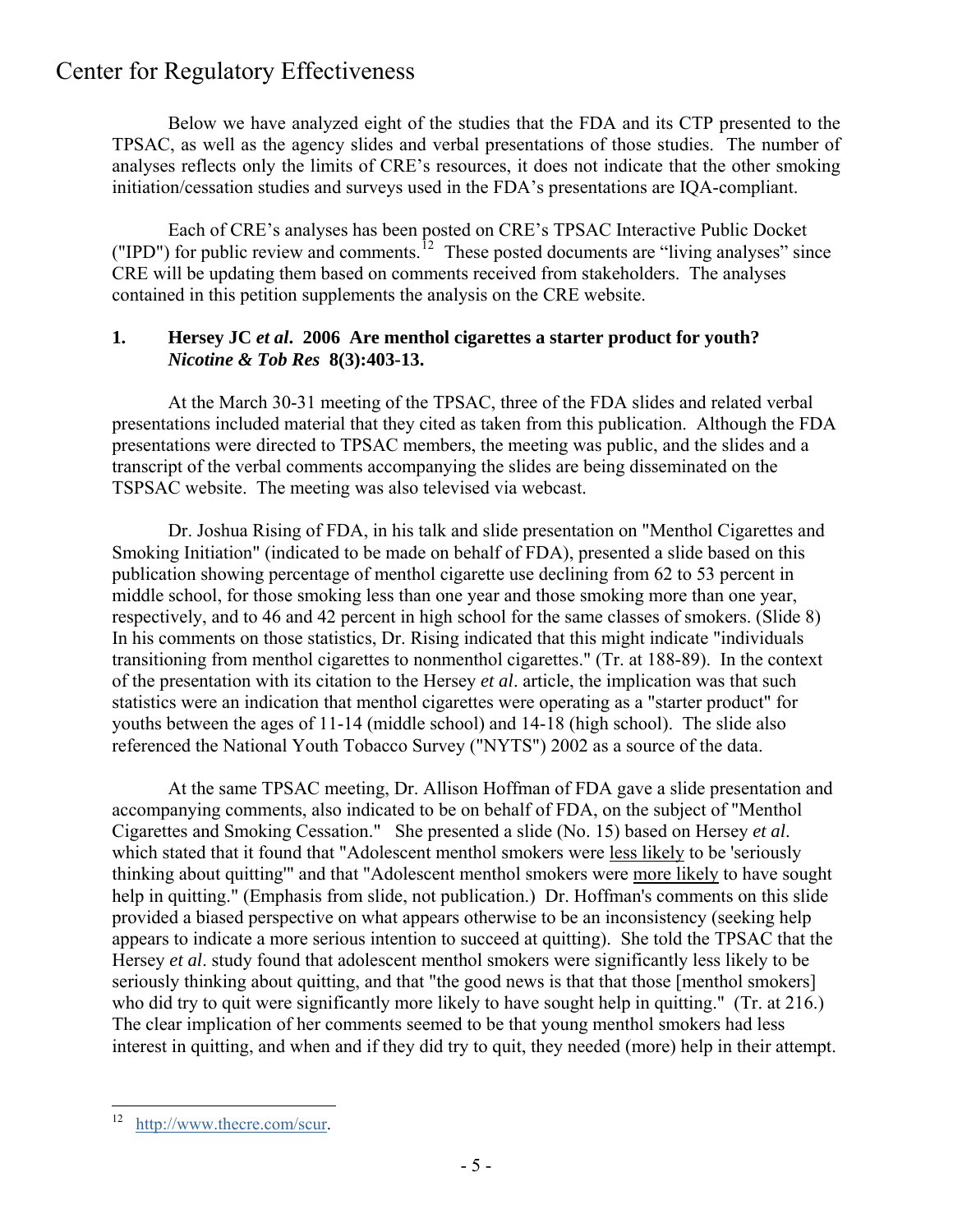Dr. Hoffman als gave a presentation to the TPSAC on the same day on "Menthol Cigarettes and Nicotine Dependence." Slide 10 concerned the Hersey *et al*. study. It stated that in youth in grades 6 through 12, the study found that "[t]eens who regularly smoked menthol cigarettes had **45% greater odds of scoring higher** on the Nicotine Dependence Scale for Adolescents." (Original emphasis) The slide also noted that the study differentiated between weekdays and weekends.<sup>[13](#page-5-0)</sup> In her comments on the slide, Dr. Hoffman emphasized that the study discriminated between the first cigarette on a weekday and on a weekend. (Tr. at 201).

 The Hersey *et al*. publication and the FDA presentations to the TPSAC using that publication present two somewhat different issues. First, is the Hersey *et al*. study and the data it presents sufficiently reliable and accurate as a basis for any TPSAC or FDA position on the above points? Second, did FDA accurately and objectively represent the study findings in their slides and verbal presentations? The IQA and its guidelines require that when an agency relies on outside information in one of its disseminations, that information must meet IQA standards, in this instance meaning that it must be "objective" and "accurate, reliable, and unbiased." And the agency (FDA) dissemination based on the outside information must also be "objective" and "accurate, reliable, and unbiased." The IQA guidelines require that for a study to be "accurate, reliable, and unbiased," "error sources affecting data quality should be identified and disclosed to users" and "analytic results shall be developed, using sound statistical and research methods."<sup>[14](#page-5-1)</sup>

 The initial issue, then, is whether the Hersey et al. study is sufficiently reliable to be the basis for an FDA dissemination. The second is whether those study results were accurately and objectively portrayed by the FDA presenters. As will be seen, the answer to both issues is No.

### **a. Reliability of the Hersey** *et al***. study.**

 At the outset, it should be noted that the study's analysis and conclusions are dominated by speculation rather than concrete findings, with terms like "possibility," "may"/"might," and "suggest" occurring with great frequency.<sup>[15](#page-5-2)</sup>

The study is based on just two years of the biennial National Youth Tobacco Survey

<span id="page-5-0"></span><sup>13</sup> The FDA practice of sometimes adding bold and underlining emphasis to study findings that appear to support a position that menthol cigarettes are more dangerous than non-menthol cigarettes, while not adding emphasis to studies going the other way, is, by itself, a clear example of bias in dissemination under the IQA and its guidelines.

<span id="page-5-1"></span><sup>&</sup>lt;sup>14</sup> 67 Fed. Reg. 8452, 8459 3d col. (Feb. 22, 2002). The term "objective" comes from the statute, and the OMB Guidelines define "objectivity" to encompass accuracy, reliability, and absence of bias, as well as transparency with regard to error sources and the need for sound research and statistical methods in analysis. *Id*. As noted above, FDA's IQA guidelines require disclosure of the limitations of studies.

<span id="page-5-2"></span><sup>&</sup>lt;sup>15</sup> It is common to phrase the title of a study that is mainly exploratory as a question, whereas a study that contains some concrete findings that the authors (or the journal editors) believe are more supportable will have a title that is a positive statement. The title to the Hersey *et al*. article is in the form of a question rather than a positive statement, indicating that it is to be regarded as exploratory and speculative.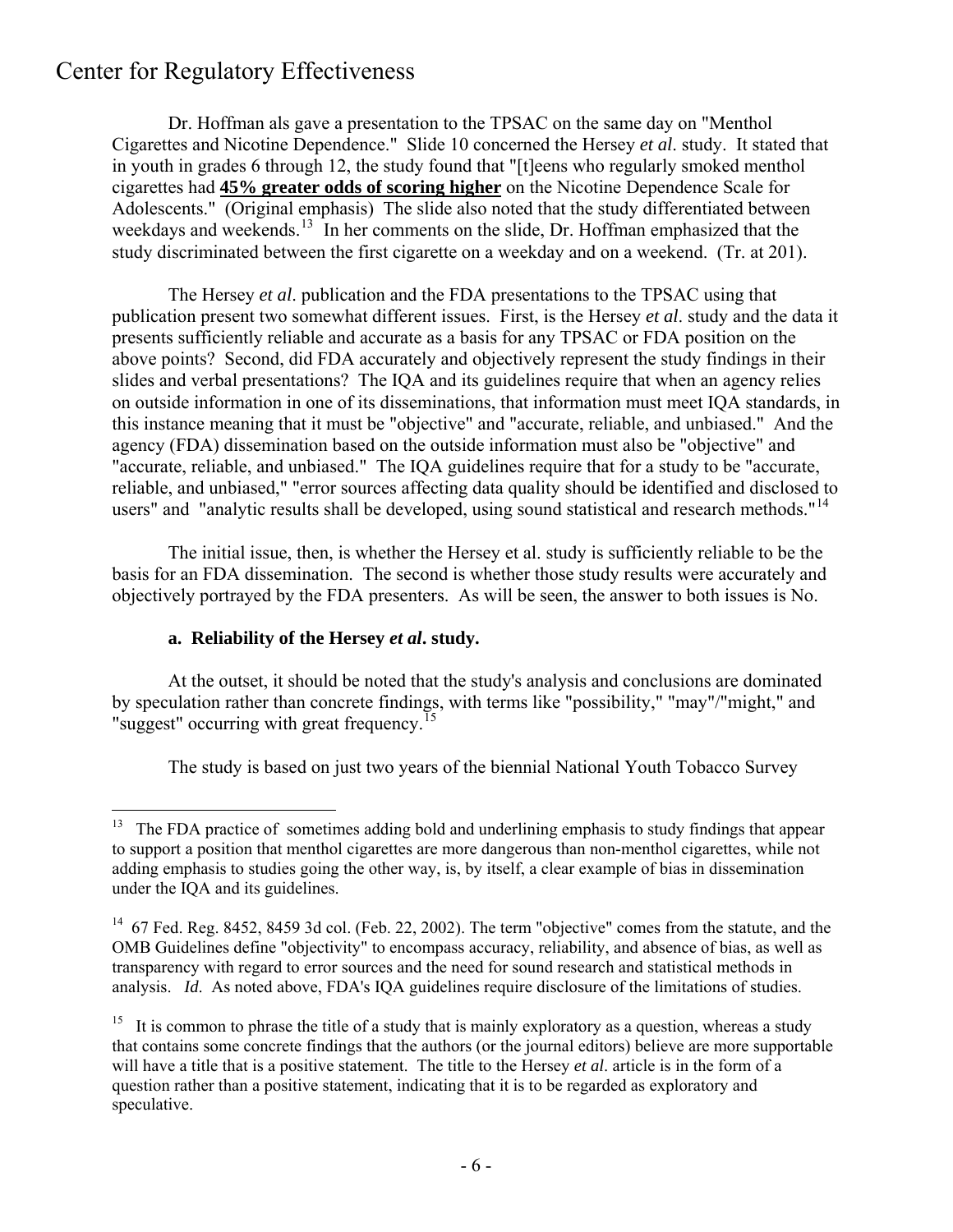1

("NYTS"), 2000 and 2002. (Datasets from the 2004 and 2006 surveys have been published. The 2006 survey results are the latest; there was no NYTS data collection in 2008.) The NYTS is based on a voluntary, self-administered questionnaire given to thousands of youths between the ages of 11 and 18. Roughly 36,000 youths responded to the 2000 and 2002 surveys. In other words, the survey population was comprised mainly of youths who were too young to legally purchase cigarettes, and who therefore must have obtained them some other way.<sup>[16](#page-6-0)</sup>

 Such means would most likely include obtaining them from persons who can purchase them legally, from friends who have obtained them from such persons or through other means, or by pilfering them from parents or older siblings. Youths under 18 are therefore, of necessity, opportunistic smokers, and are likely to obtain individual cigarettes without the packaging and without knowing the brand, or without paying much attention to it if they do observe it. As opportunistic smokers, they probably are not selective in what they smoke and probably smoke both menthol and non-menthol cigarettes according to what they can get (or are offered). And whether they even know, or care about, the difference between menthol and non-menthol cigarettes cannot be determined. The survey questionnaire used in the 2000 and 2002 NYTS asked only a single question about smoking of menthol cigarettes. That question is likely to have been confusing to young opportunistic smokers because it asked if "the brand of cigarettes you usually smoked during the past 30 days [is] mentholated?" If a youth considered himself/herself only a rare or irregular smoker, and did not pay attention to the brand of cigarette, and was not even sure of the difference between a menthol and non-menthol cigarette, could they have answered that question reliably? To put it another way, is it likely that a 12-year-old who had smoked one or two cigarettes borrowed from friends during the last 30 days could be counted on to give a reliable answer to such a question?<sup>[17](#page-6-1)</sup> The answer is obviously No. Consequently, the basic data source for the study (a self-administered youth survey with confusing questions) is inherently unreliable.

 Turning from the data source for the Hersey *et al*. study to its analysis, the question again is whether it provides reliable information.

 The most notable aspect of the study is its use of the loaded term "starter product." The study's title ("Are menthol cigarettes a starter product for youth?") and its conclusion ("the study indicates that menthol cigarettes may be a starter product ....") both use the term. And FDA's use of the study in a presentation on youth smoking initiation indicates some reliance on this basic thrust of the article.

 But what exactly is a "starter product," or what do the authors mean by their use of the term? They don't define the term. A familiar use of the term comes from the business world, indicating a product that is part of a marketing strategy to induce customers to try a new type of product by offering a lower-priced, stripped-down or basic version to get a customer to try the

<span id="page-6-0"></span><sup>&</sup>lt;sup>16</sup> The legal age for purchasing cigarettes is 18 in all but three States, and 19 in those other three.

<span id="page-6-1"></span> $17$  The data from this question might not only have been unreliable, it might well have been distorted in the direction of indicating more menthol cigarette use by younger smokers. It is a given that more women smoke menthol cigarettes, and if a youth pilfered an occasional cigarette from his mother or older sister because it was easier than pilfering from a father or older brother, the youth would probably smoke more menthol than non-menthol cigarettes.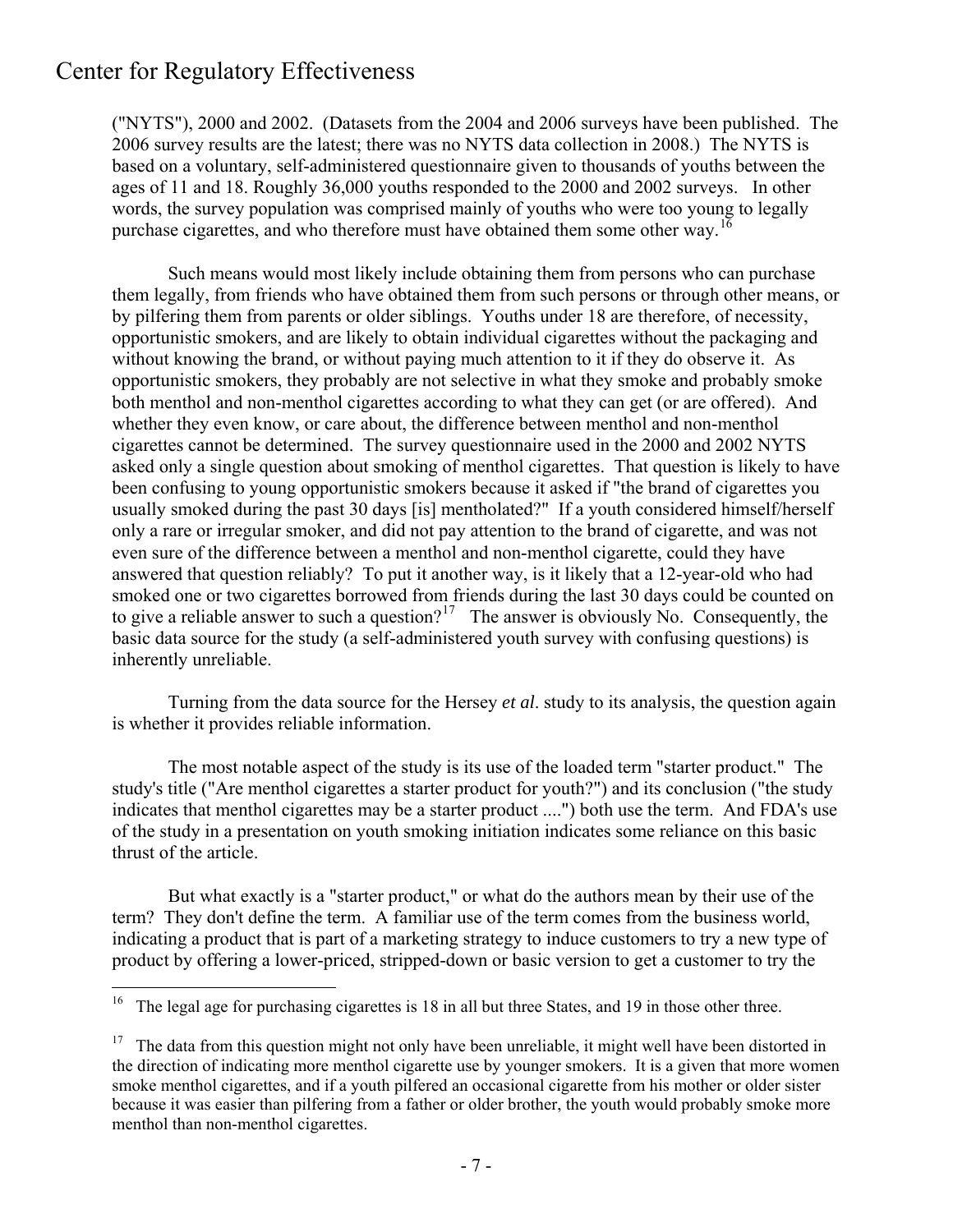type of product or brand in hopes that they will then move up to a higher-priced, more featuresladen model. A variation on this is the offering of a lower-priced product that subsequently requires the customer to spend more than they did on the original product. Easily recognizable example of this marketing strategy are low-priced razors that then require repeat purchases of expensive blades, and low-priced printers that then require repeated purchases of expensive ink cartridges. The fundamental idea is to get a customer to try something so that they will be "hooked" into spending more in the future. This is what is commonly indicated by use of the term "starter product."

 But the authors' use of the term "starter product" does not fit with this ordinary understanding of the term, indicating a subtle attempt to mislead. In the context of the article, the term implies that youth might try menthol cigarettes before non-menthol because they are easier to smoke, and then get "hooked" into an addiction to either menthol or non-menthol cigarettes. However, the authors do not claim that their study shows that menthol cigarettes are part of a marketing strategy to get youths hooked. And menthol cigarettes are not a lower-priced or more basic type of cigarette. Early on in the article, the authors suggest that they are using "starter product" in its commonly understood meaning by stating that "[w]e ... examine the possibility that menthol cigarettes serve as a starter product to established smoking ...." [Emphasis added] However, at the end of the study, they state that the "association" indicated in their study" [presumably between a higher rate of menthol cigarette smoking by middle school vs. high school youths] "does not necessarily imply causality" and that the term "starter product" "is not necessarily the same as being a gateway product in terms of facilitating subsequent use." At 412. So, if the term does not mean what it usually means, what does it mean? All that can be gathered from the article is that "starter product" means that many youths who are starting to (or experimenting with) smoking have tried a menthol cigarette (it is "one of the most prevalent types used by younger, newer smokers" (emphasis added)). Should this be news, or the basis for drawing conclusions about whether some use of menthol cigarettes by youths indicates such use leads to habitual smoking in later years? Certainly not -- at least not under the IQA and its guidance, which require reliable data and unbiased analysis and presentation.

 As for the actual numbers reported in the article, the unreliability of the underlying NYTS survey data used as the basis for the study is demonstrated by the numbers in Table 3 of the article. Over 900 of the 4294 members of the overall smoking group did not indicate whether they smoked menthol cigarettes or what brand they smoked. Since the survey did not ask about smoking of non-menthol cigarettes (just several non-menthol brands), a portion of these smokers were probably non-menthol smokers in the last 30 days, but were not included in the nonmenthol group. Table I tells a similar tale: Included in the "menthol" group were a large number of "possible" menthol smokers because they indicated they smoked both menthol and nonmenthol brands. Furthermore, on p. 407 (1st col.) of the article, it can be seen that a large proportion of the smokers apparently did not even know whether the cigarette they smoked was menthol or not, because they identified the brand they smoked as a menthol brand but did not identify themselves as menthol smokers.

 Next, we look at the reliability of the Hersey *et al*. analysis leading to the conclusion (or implication), highlighted by FDA, that young smokers start smoking by smoking greater numbers of menthol cigarettes before moving on to non-menthol cigarettes.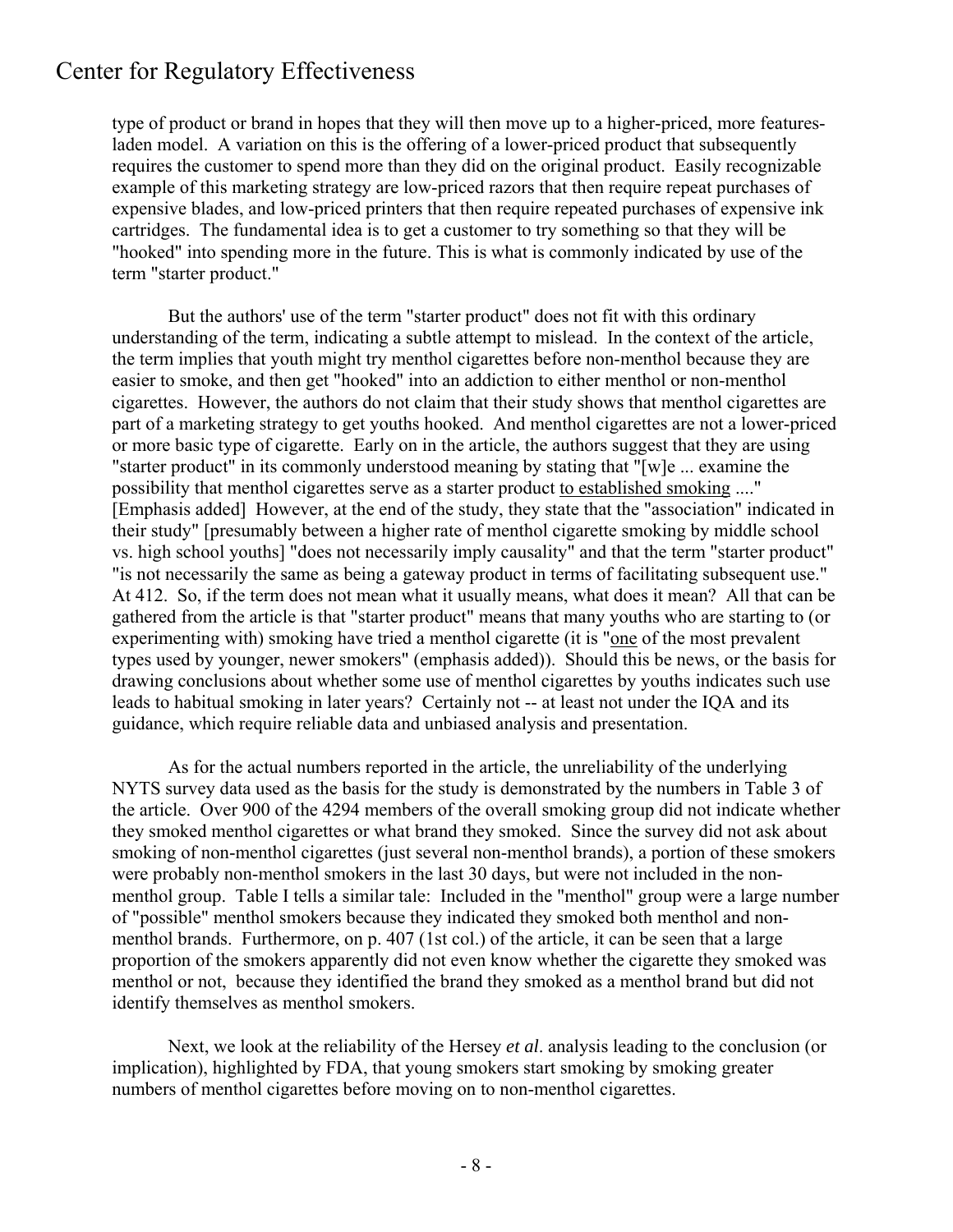On this subject, we first note that the study considers a youth a menthol cigarette smoker if they smoked as few as one or two cigarettes in the last 30 days. Table 3 shows that more than half of the smokers classified as "menthol" smokers smoked between 1 and 19 cigarettes in the previous 30 days, but the numbers of cigarettes smoked are not broken down further. We also see from Table 3, as well as Table 1, that included in the "Menthol group" were smokers who indicated they smoked a menthol cigarette but then identified the brands they smoked as "mixed" (*i.e*., both menthol and non-menthol). Since the survey did not ask whether a respondent had smoked both menthol and non-menthol cigarettes in the last 30 days, it is not possible to tell what portion of the "Menthol group" smoked both types.

 In short, from the numbers, it appears that the "Menthol group" was substantially inflated, and that many of the young smokers could not tell the difference between menthol and nonmenthol. $^{18}$  $^{18}$  $^{18}$ 

 This basic observation severely undercuts one of the basic "findings" of the Hersey *et al*. study: "Here we first document a recent increase in the use of menthol cigarettes." At 404 2d col. Given the uncertainties and inconsistencies explained above, the asserted "documentation" of any such increase is unreliable.

 Finally, some of the basic mathematical calculations reported in the study are so inaccurate as to call the rest of the study into question. The authors state that between 2000 and 2002 "the percentage of smokers who regularly used menthol cigarettes increased significantly ... from 40.0% to 47.4 % -- an increase of 18.5 %." They also state that those who smoked a menthol brand, even if they did not recognize that it was menthol, saw a relative increase of 16.2% (from 43.2% in 2000 to 50.2% in 2002). Both of these increased percentages -- 18.5% and 16.2% -- are inaccurate and inflated. The percentage increase given would be accurate if the baseline were the lower percentage number; but the baseline from which the percentage increase should be calculated is the percentage of the subject menthol smoker population, not a subset. Thus, an increase in the total population from 39.0% to 46.2% is an increase of 7.2%, not 18.5%; and an increase from 43.2% of the total population to 50.2 % is an increase of 7.0%, not 16.2%. (This presumes, of course, that the numbers of menthol smokers were accurate, which, as discussed above, is very likely not the case.)<sup>[19](#page-8-1)</sup>

 On the topic of nicotine dependence in menthol vs. non-menthol smokers, the Hersey *et al*. study appears if anything even more unpersuasive and unreliable, although the authors make equivocal statements regarding the significance of their "findings." The authors state that their study "provides evidence that menthol cigarettes may be more difficult to quit." At 411. This

<span id="page-8-0"></span> $18\,$ 18 In fairness to the authors, although they report numbers with apparent precision, at one point in the article they actually state: "One possible explanation for the inconsistencies is that these youth had not smoked long enough to recognize and accurately report the type of cigarette they usually smoked. (Similarly, 61.7% of youth who did not identify either the brand or the menthol status of the cigarettes they usually smoked had smoked for less than 1 year.)" At 407 2d col. However, FDA did not note this obvious limitation/error source.

<span id="page-8-1"></span><sup>&</sup>lt;sup>19</sup> For example, if the total menthol population was 1,552, as shown in Table 3, a percentage increase of 40.0 to 47.4 would amount to a 115 person increase, which is a 7.4% increase, not an 18.5% increase.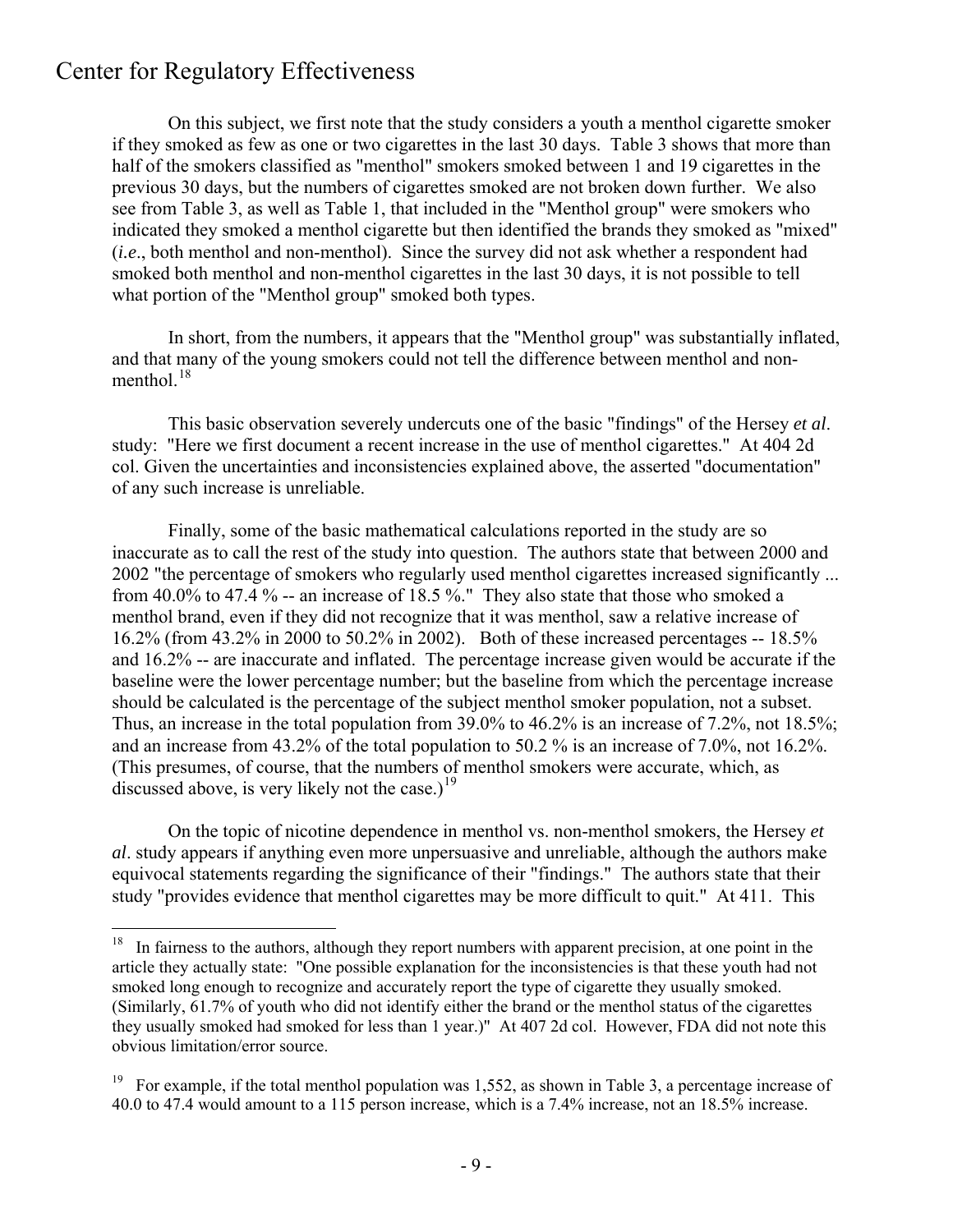1

evidence is based on menthol smokers (who, as we have seen might not really have been menthol smokers) reporting less that they were "seriously thinking about quitting." On the other hand, as the article reports, menthol smokers were more likely to report that they attended cessation programs or used nicotine replacement products. This seems to be evidence that menthol smokers were more serious about succeeding in quitting, but the study does not mention this interpretation, and instead states that -- supposedly in support of increased dependence of menthol smokers -- that the menthol smokers (if they were that) were no more successful in quitting and that "menthol smokers" (again, if that's what they were) scored higher on a scale of nicotine dependence. Not only is the interpretation of the data suspicious and unreliable, but the umbers on which it is based are unreliable, as discussed above. After suggesting various factors that might account for the supposed higher nicotine dependence of menthol smokers, the authors state that this area of their study "can benefit from further investigation" and "further investigation of the role of mentholated cigarettes deserves close attention."

 On the subject of dependence, the study also presented a finding that "teens" (*i.e*., those in middle school and high school -- actually not all teens because some would have been between the ages of 11 and 18-- scored 45% higher on the Nicotine Dependence Scale for Adolescents. However, the study did not note that previous studies of adult menthol smokers using the Fagerstrom scale did not show any difference,<sup>[20](#page-9-0)</sup> and no explanation was offered for why adolescents might differ from adults in degree of dependence. The difference in results between the Fagerstrom scale and the NDSA scale could easily be explained by the weighting of questions. The Fagerstrom questionnaire has six questions, and only one asks about smoking within the first sixty minutes after waking. However, the NDSA, which also has six questions (set out in Table 2 of the Hersey *et al*. study) asks two questions about smoking after waking up, and is not specific with regard to how the answer will be scored. If in fact youth menthol smokers smoke their first cigarette sooner after waking, it is possible that the NDSA would therefore weight that factor more heavily than the Fagerstrom scale, with the result that the NSDSA would show greater dependence. But does a tendency of menthol smokers to have their first smoke sooner after waking really even show a greater degree of dependence? Other tests for dependence such as quit ratios and the Fagerstrom scale do not so indicate. And a tendency of menthol smokers to smoke sooner after waking could be explained simply by the taste of menthol cigarettes being regarded by the smoker as a mild antidote to "morning mouth," in much the way menthol/peppermint is added to toothpaste and mouthwash to give them a more refreshing taste. On this point, the Hersey *et al*. study does not attempt to explain why the results from the Fagerstrom test and the NDSA should be different, and how the NDSA was scored, and instead presents an overly simplistic and apparently biased picture.

In summary, the Hersey *et al*. study and the NYTS data are simply too unreliable (and

<span id="page-9-0"></span> $^{20}$  A related FDA slide shown by Hoffman, No. 13, stated that a study by Collins and Moolchan, 2006, found that "[m]enthol smokers had **shorter** TTFC ...." (Original emphasis; TTFC is an acronym for time to first cigarette). However, the slide also presents a figure that shows how fragile such findings are, because menthol smokers exceeded non-menthol smokers only in the first five minutes after waking, and non-menthol smokers exceeded menthol smokers between 6 and 60 minutes and after 60 minutes. Thus, such results could turn simply on survey respondents' subjective estimates of whether they smoked within five minutes after waking or slightly more than five minutes, and when they had actually "awakened" (*e.g*., opening their eyes vs. getting out of bed and walking around).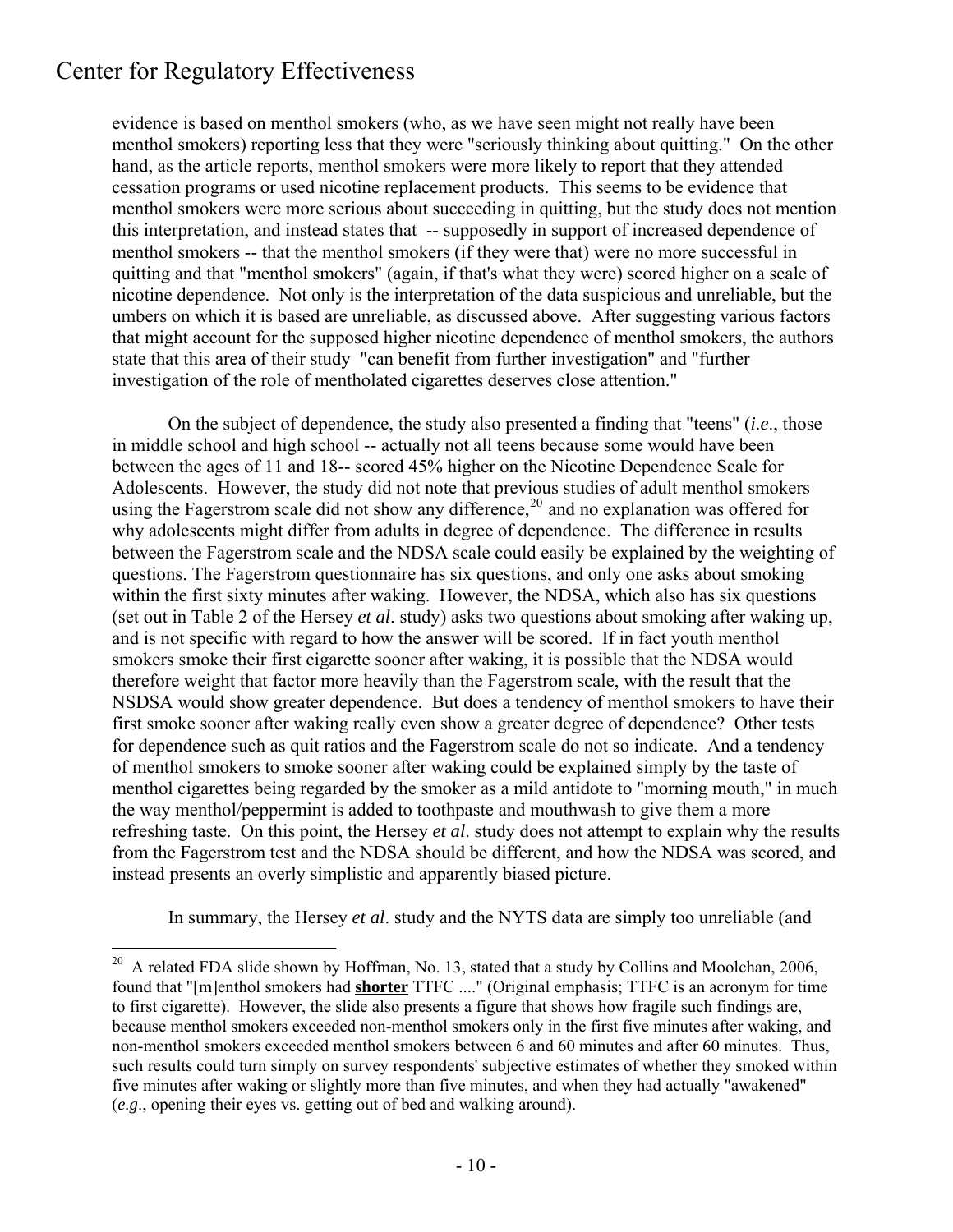$\overline{a}$ 

possibly biased) on which to base any conclusions, and any agency or TPSAC conclusions based on those data would therefore also be unreliable and not in compliance with IQA standards. After considering the above discussion, it is interesting to go back and read the abstract of the study. The abstract indicates significant bias, particularly when compared to the full text of the study report.<sup>[21](#page-10-0)</sup> See additional analyses.

### **b. Accuracy and objectivity of the Rising/FDA presentation of the Hersey** *et**al***. study findings**

Although Dr. Rising did not give much significance to the Hersey *et al*. numbers for a decrease in menthol smoking between middle school and high school, he does take them at face value as being accurate and reliable, which they are not. No limitation or error sources are described or even indicated. Also, by singling out those particular numbers for an agency presentation on smoking initiation, he indicates they have some significance as indicating that menthol smoking contributes to initiation, which cannot be the case if the numbers are inaccurate and unreliable. Finally, he indicates that the significance of the numbers could be to indicate individuals "transitioning from menthol cigarettes to nonmenthol cigarettes," an inference that is not only unsupported by reliable numbers but one that is disavowed in the study report.

### **c. Accuracy and objectivity of the Hoffman/FDA presentation of the Hersey** *et* *al***. study findings**

 Dr. Hoffman presented a slide and comments based on the Hersey *et al*. study that were notably ambiguous on the subject of menthol smoking and cessation in youth. The slide (No 15) states that there is "No information on quitting success comparing menthol to non-menthol youth smokers." But then, citing the Hersey *et al*. study, the slide states that the study showed that youth menthol smokers were less likely to be "seriously thinking about quitting," and that you menthol smokers were more likely to have sought help in quitting.

 Obviously, there is a lot of inconsistency or room for interpretation in such statements, not to mention that the underlying statistics in the study for numbers of menthol vs. non-menthol are unreliable, as discussed above. If there is "no information," why is the Hersey *et al*. study of any significance? If youth menthol smokers are less serious about quitting, as implied, why would they be more likely to seek help that could make their quit attempt more likely to succeed? Also, there is the unspoken question of why any youth who has smoked just one or a few menthol cigarettes in the last 30 days would think it necessary to be concerned about quitting.

 In her comments on the slide, Dr. Hoffman made an inaccurate and biased interpretation of the Hersey *et al*. findings indicated on the slide. The study indicated that youth menthol smokers were overall more likely to seek help in quitting; however, Dr. Hoffman converted this into the statement that those youth menthol smokers "who did try to quit" -- which would be a subgroup of the menthol group -- were more likely (apparently than non-menthol smokers trying to quit) to have sought assistance. This is a distortion of the study and appears intended to give

<span id="page-10-0"></span><sup>&</sup>lt;sup>21</sup> The authors were all with the American Legacy Foundation, the declared mission of which is the reduction and eventual eradication of smoking.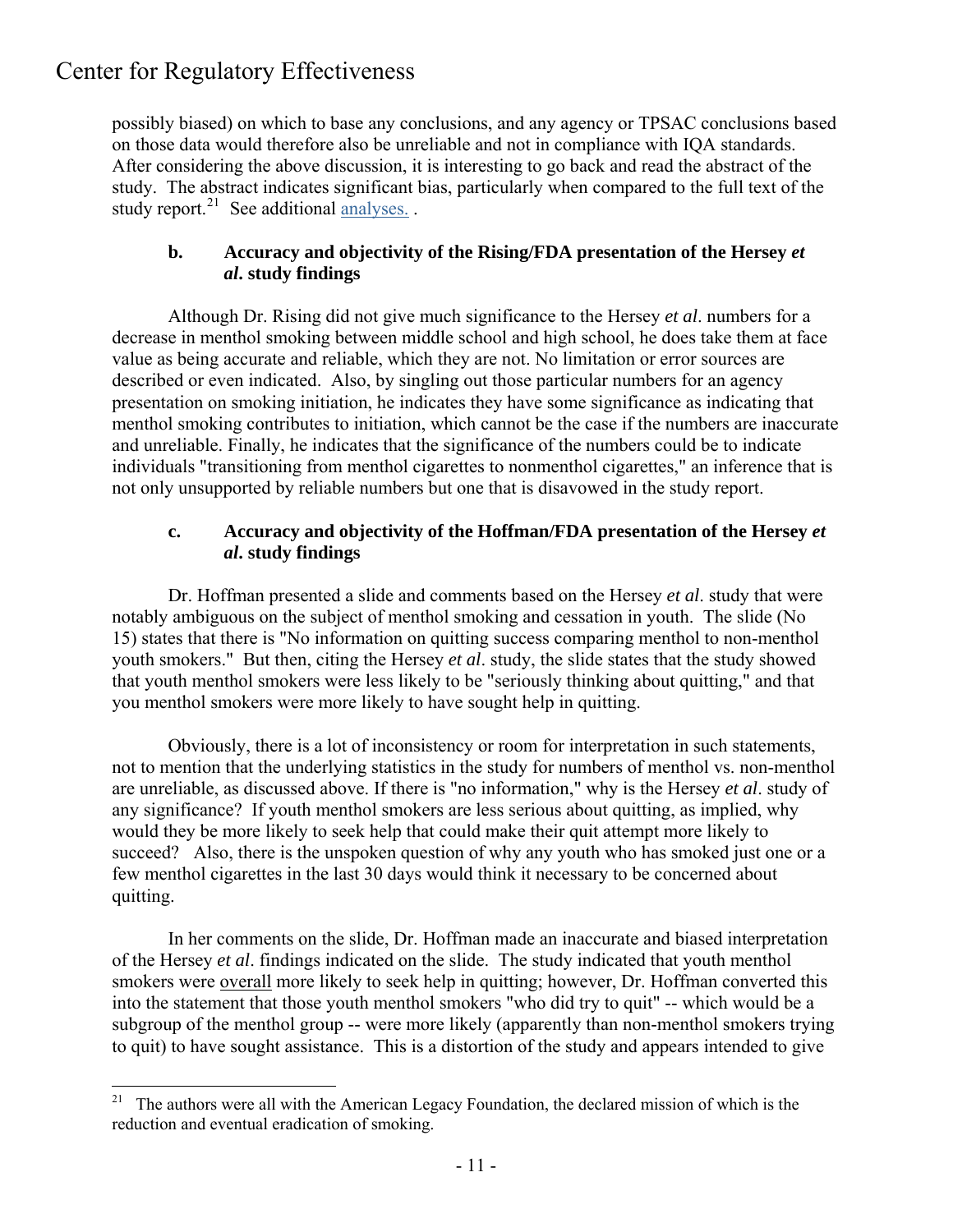$\overline{a}$ 

the impression that menthol smokers trying to quit have a more difficult time quitting because they seek help. An additional distortion is that neither the slide nor Dr. Hoffman's comments on it provide the information from the study that there was no difference between menthol smokers and non-menthol smokers in trying one or more times to quit.

### **2. Okuyemi KS** *et al***. 2003 Does menthol attenuate the effect of bupropion among African American smokers?** *Addiction* **98:1387-93.**

 The Hoffman/FDA slide presentation on menthol and smoking cessation at the March 30- 31 TPSAC public meeting included two slides (Nos. 7 and 9) citing this study. Both the slides and Dr. Hoffman's comments of the slides (Tr. at 210, 217) state that adult menthol smokers have less success in quitting while using pharmacotherapy and counseling than non-menthol smokers, particularly when using bupropion SR (Zyban). (Side  $# 7$  is more specific to the Okuyemi *et al*. 2003 study.)

 As with the Hersey *et al.* study, *supra*, FDA dissemination of this information raises two distinct but related IQA issues: (1) Was the Okuyemi *et al*. 2003 study a sufficiently reliable source for such FDA conclusions; and (2) Did Dr. Hoffman and FDA accurately present the study and its limitations?

### **a. Reliability of the Okuyemi** *et al***. 2003 study**

This study compared two groups of African-American smokers -- menthol and nonmenthol -- for success in quitting after 7 weeks of treatment with the drug bupropion SR. The authors concluded that at six weeks after beginning a 7-week treatment period with bupropion, menthol smokers were significantly less likely (28% menthol vs. 42% non-menthol) to have been abstinent for seven days. However, at six months after start of treatment, the difference was not statistically significant (21% menthol vs. 27% nonmenthol).

Although the study compared these two groups, a prominent feature of the study is that the groups were not comparable. The menthol group contained 471 subjects, while the nonmenthol group contained only 129 subjects. How this disparity was handled in calculating the percentages of cessation is not explained. The small size of the non-menthol group provides lower statistical confidence, and the size disparity could have amplified other differences between the groups. In particular, the menthol smokers were significantly younger and more likely to be female. The age difference is of particular importance, but did not receive emphasis by the authors. They noted that it is well-recognized that age is associated with cessation success (positively -- more success in quitting at higher age), that the (much smaller) non-menthol group was older, and they included a figure (Fig. 2) and narrative showing that at six weeks, menthol smokers over 50 yr. were showing more success with cessation. This would mean that if the menthol group had been older, it would have been more likely to have had a higher level of success in comparison to the non-menthol group. The greater number of females in the menthol group could have significantly affected the results also, because it has been established that women are less successful at quitting than men, for a variety of reasons.<sup>[22](#page-11-0)</sup>

<span id="page-11-0"></span><sup>&</sup>lt;sup>22</sup> See, *e.g.*, The 2001 SURGEON GENERAL'S REPORT ON WOMEN AND SMOKING, at 549 *et seq.*, and Wetter DV *et al*. 1999. Gender differences in smoking cessation. *J Consult Clin Psychol* 67(4):555-62.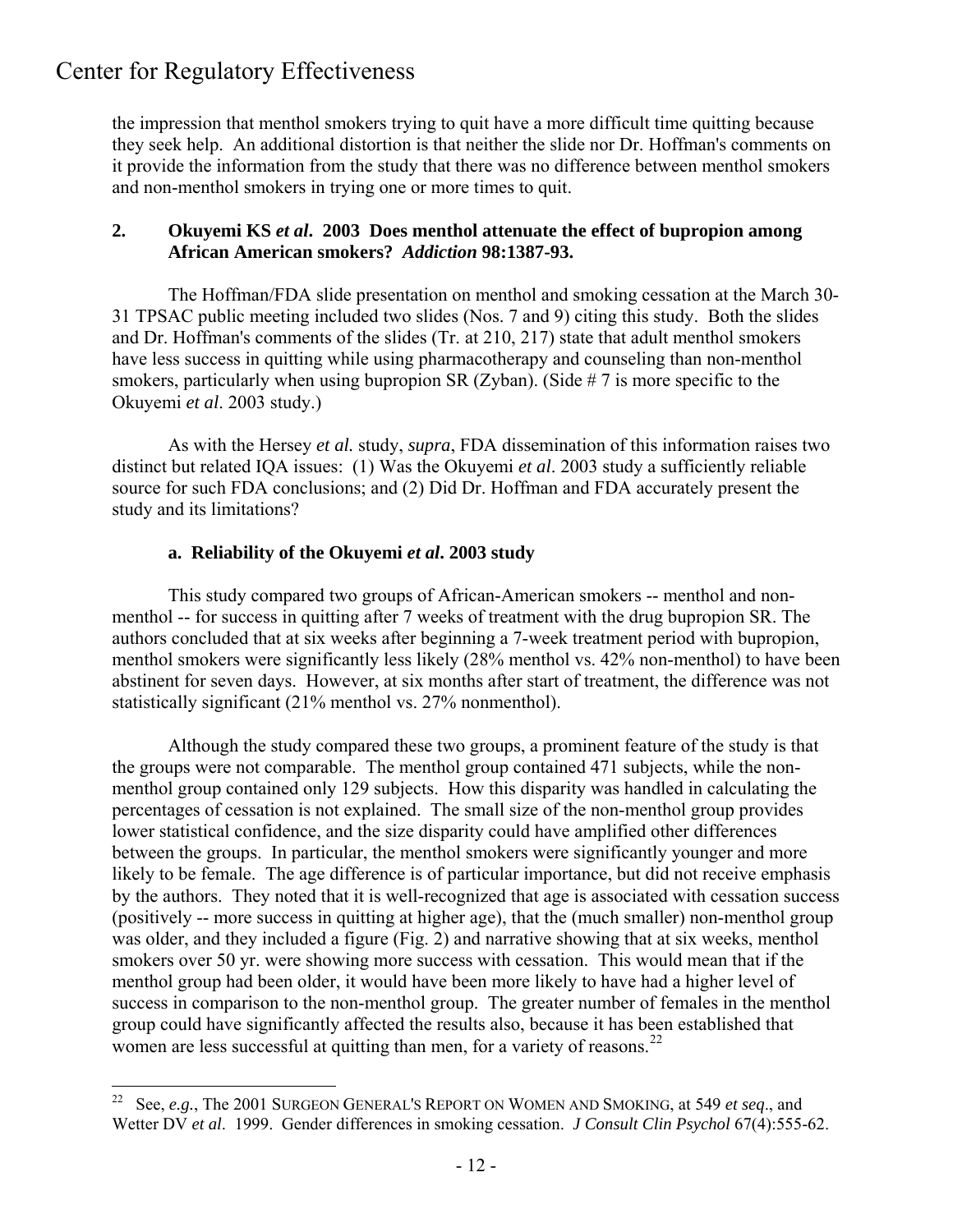Despite these problems with the study, the authors did not concede that the size disparity between the groups was a significant limitation on the accuracy of the reported quantitative cessation results. Instead, they only stated that "having a large sample of non-menthol smokers in the study is unlikely to change factors that were found to be significant in this study." (Emphasis added) In the discussion of limitations, the age differences between the two groups received no attention, despite the authors' recognition of its significance earlier in the study report. Moreover, the authors were at a loss to explain the strong trend towards greater success among menthol smokers at six months in comparison to six weeks.

 This study also raises, but does not attempt to answer, the question of whether a cessation period of seven days is a reliable indicator of successful cessation. Just from the disparity in results between six weeks and six months, one would conclude that such a short period of abstinence is not a reliable indicator.

 On the whole, the study is interesting but has a very low level of reliability. The authors need to conduct another study with comparison menthol and non-menthol populations of similar large size and with matching characteristics, particularly in terms of age and gender. And the reasons for the changes in comparative success at six months vs. six weeks need more exploration, through interviews if by no other means.

 In short, the unconventional and unexplained aspects of this study do not allow it to be generalized. It cannot be considered reliable and useful. See additional [analyses.](http://www.thecre.com/scur/?p=237)

### **b.** Accuracy and objectivity of the Hoffman presentation of the Okuvemi *et al*.  **study**

The principal slide used by FDA/Hoffman (#7) stated, without any qualification, that the study showed that "Bupropion increases abstinence at 6 weeks" and that "Menthol smokers have significantly poorer outcomes with bupropion (interaction)." (Original emphasis) Dr. Hoffman's comments on the slide were similarly unqualified, stating flatly that "bupropion ... is less efficacious for menthol smokers." (Tr. at 210.) FDA/Hoffman did not show or discuss any of the factors effecting the reliability of the study discussed above. In particular, she gave no indication of, and did not discuss --

- -- the great disparity between the menthol and non-menthol group sizes, and how that could have affected the statistical results;
- -- the greatly differing results at six months vs. six weeks; or
- -- the age and gender differences between the groups and how they could have affected the findings.

 As a result, the FDA/Hoffman characterization of this study cannot be considered objective and unbiased. If it had been, the significant weaknesses in the study would have been apparent.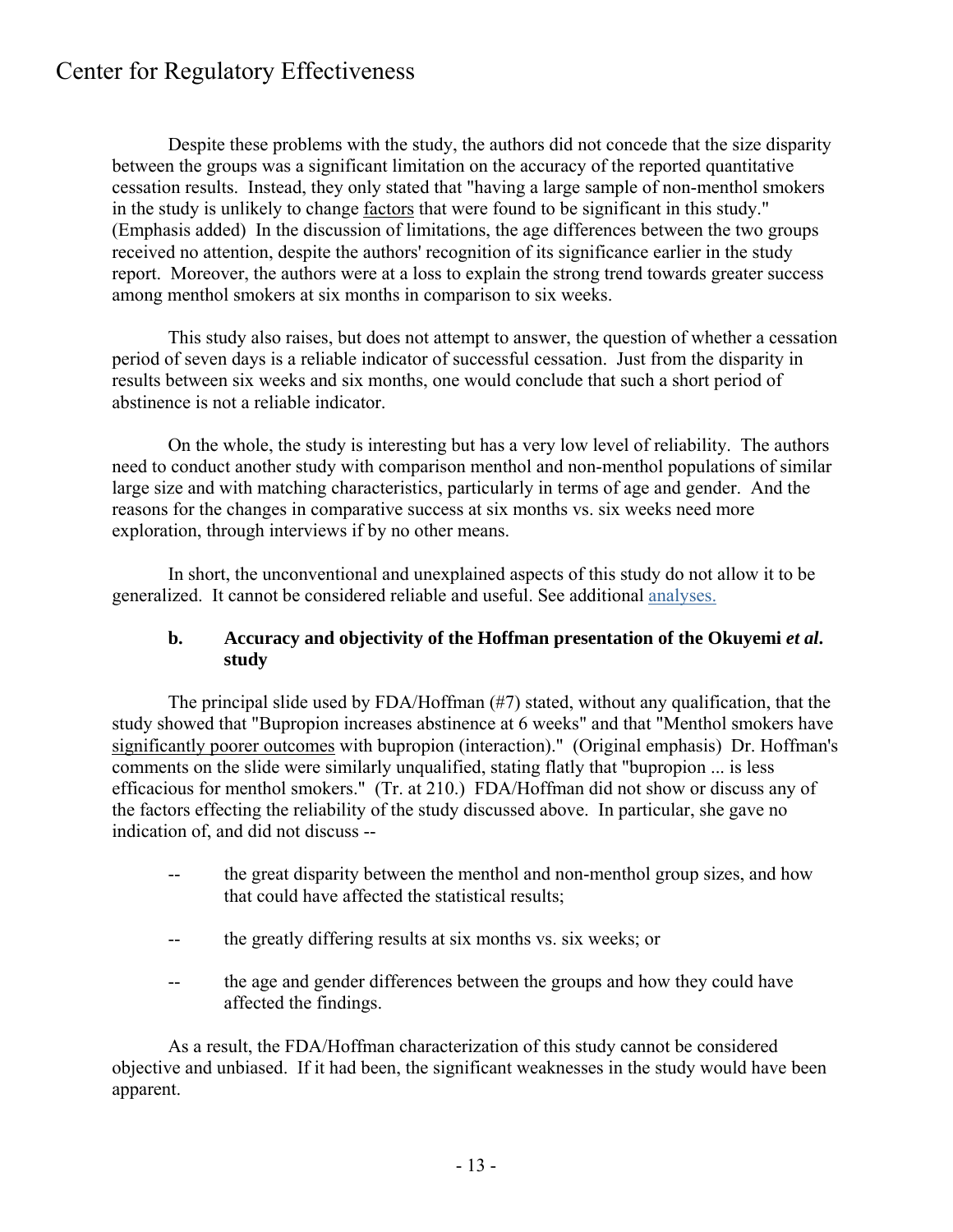### **3. Okuyemi KS** *et al***. 2007 Relationship between menthol cigarettes and smoking cessation among African American light smokers.** *Addiction* **102:1979-86.**

At the March 30-31 TPSAC meeting, the FDA/Hoffman slide presentation on menthol smoking and cessation also highlighted this study (slides 9 and 17**),** and Dr. Hoffman commented on it at Tr. 211-12 and 217.

### **a. Reliability of the Okuyemi et al. 2007 study**

 This study used a database similar to the above 2003 study and that was also an offshoot, or re-analysis, of the primary clinical study. It differed mainly in that it studied cessation with combinations of nicotine replacement gum and either motivational or health counseling. However, it was similar in that the menthol group was vastly larger than the non-menthol group (615 vs. 138).

 Although nicotine replacement gum and bupropion might appear significantly different, their basic mechanism is similar. Bupropion is generally considered an anti-depressant that operates mainly by increasing dopamine release by the brain. The mechanism for nicotine is similar in stimulating dopamine release. So one would expect fairly similar results.

 The results shown by this study, however, are quite different from the 2003 study, above. The authors found no significant difference between menthol and non-menthol smokers at 8 weeks, which was the end of the therapy period; but they found higher, but non-significantly higher, quit rates for menthol smokers over non-menthol smokers (with the exception of the placebo plus motivational counseling group) 26 weeks after the start of intervention. The only explanation the authors could offer for this apparent anomaly was that the primary clinical study from which it was derived also did not show an effect of nicotine gum over placebo at 8 weeks.<sup>[23](#page-13-0)</sup> However, that is not really an explanation, since the primary study did not separate menthol smokers from non-menthol smokers.

 Another prominent anomaly in this study is in the lack of coherence between the effects shown with different combinations of treatment. As shown in Figure 3, there was essentially no difference in menthol vs. non-menthol cessation at 26 weeks from the combination of placebo plus motivational counseling. However, there was a substantial increase in non-menthol cessation vs. menthol cessation from placebo plus health education. This is clearly inconsistent with Figure 2, which shows a substantial increase in non-menthol cessation at 26 weeks from both placebo and motivational counseling. Based on Figure 2, one would expect an even more substantial increase in non-menthol cessation over menthol cessation from a combination of placebo plus motivation counseling, contrary to the findings reflected in Figure 3. One likely explanation for this incongruity is simply the size disparity of the menthol and non-menthol comparison groups, which could amplify any factorial disparity between the groups, such as the age disparity or the confidence-in-quitting disparity.

 The main finding from this study, therefore (if any), is not really the effect of menthol vs. non-menthol on the effectiveness of pharmacotherapy, but a more consistent effect of both

<span id="page-13-0"></span><sup>23</sup> 23 Ahluwalia JS *et al*. 2006. *Addiction* 101:883-91.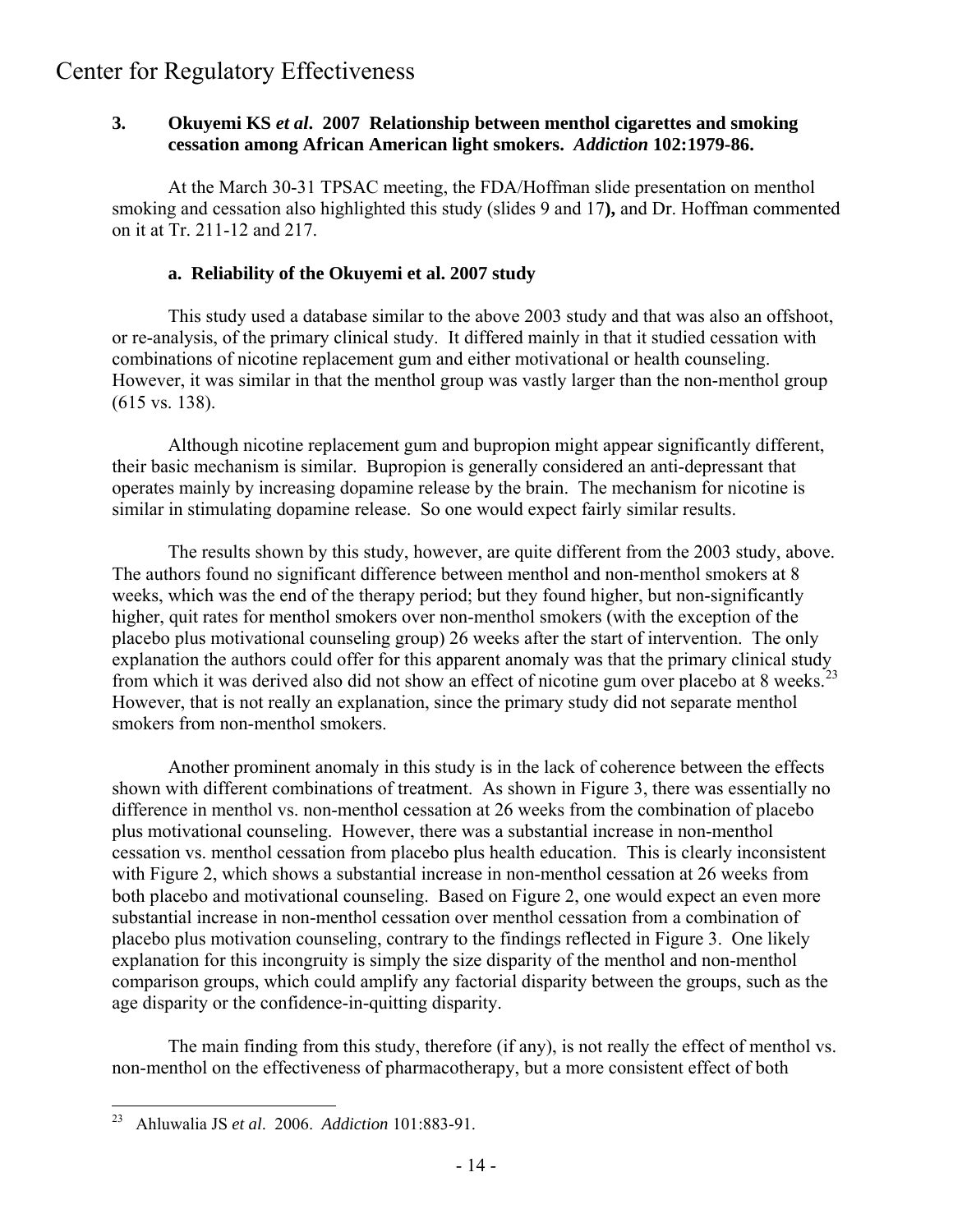motivation and health counseling on improving non-menthol quit ratios. The reason for this effect cannot be analyzed from the data in the study.

 In general, though, this study again illustrates the problems with trying to conduct a statistical analysis using comparison groups of very disparate size and composition, with the smaller group being so small as to be very susceptible to random or non-quantifiable variables, or amplifying slight variables such as age or confidence in quitting. See additional [analyses.](http://www.thecre.com/scur/?p=243)

### **b. Accuracy and objectivity of the Hoffman/FDA presentation of the Okuyemi** *et al***. 2007 study**

 The FDA/Hoffman slides simplistically indicated that lower cessation rates for nonmenthol smokers in the study were due solely to menthol, and did not show the lack of an effect at the end of treatment (8 weeks) or the incongruous results from comparing the lack of a placebo effect along with motivational counseling to other data showing increases in cessation in non-menthol smokers from both placebo and health counseling.

 The FDA/Hoffman slides also do not give any indication of the great size disparity between the menthol and non-menthol comparison groups and how this might have affected, or limited the usefulness of, the study findings. Instead, the slides provide only the stark message that "menthol smokers have **lower** levels of abstinence/successful quitting." (Hoffman slide #17, original emphasis.)

 Dr. Hoffman's comments on this study were as simplistic as the slides. There was no discussion whatever of the limitations and incongruities in the study -- instead only a brief description and the unqualified statement that this study showed that "cessation success was reduced by menthol." (Tr. at 212.)

 Such a simplistic presentation does not meet IQA standards because it is incomplete with regard to describing the problems with "error sources" and the limitations and inconsistencies evident in the study report.

### **4. Harris KJ** *et al.* **2004. Predictors of smoking cessation among African-Americans enrolled in a randomized controlled trial of bupropion.** *Prev Med* **38:498-502.**

 The FDA/Hoffman slide presentation on menthol cigarettes and smoking cessation at the March 30-31 TPSAC meeting also emphasized this study (slides 8 and 17). Dr. Hoffman described the study at Tr. 210-11, but described only the menthol smoker portion of this multivariate study.

## **a. Reliability of the Harris** *et al***. 2007 study**

This study used the same primary database and study populations as the Okuyemi *et al*. 2003 study discussed above, and calculated the effect of menthol smoking in the groups as in the prior study.<sup>[24](#page-14-0)</sup> The only difference was that it attempted to look at many factors in addition to

<span id="page-14-0"></span> $24\,$ Dr. Okuyemi was also one of the authors of this study. Other authors were from the same universities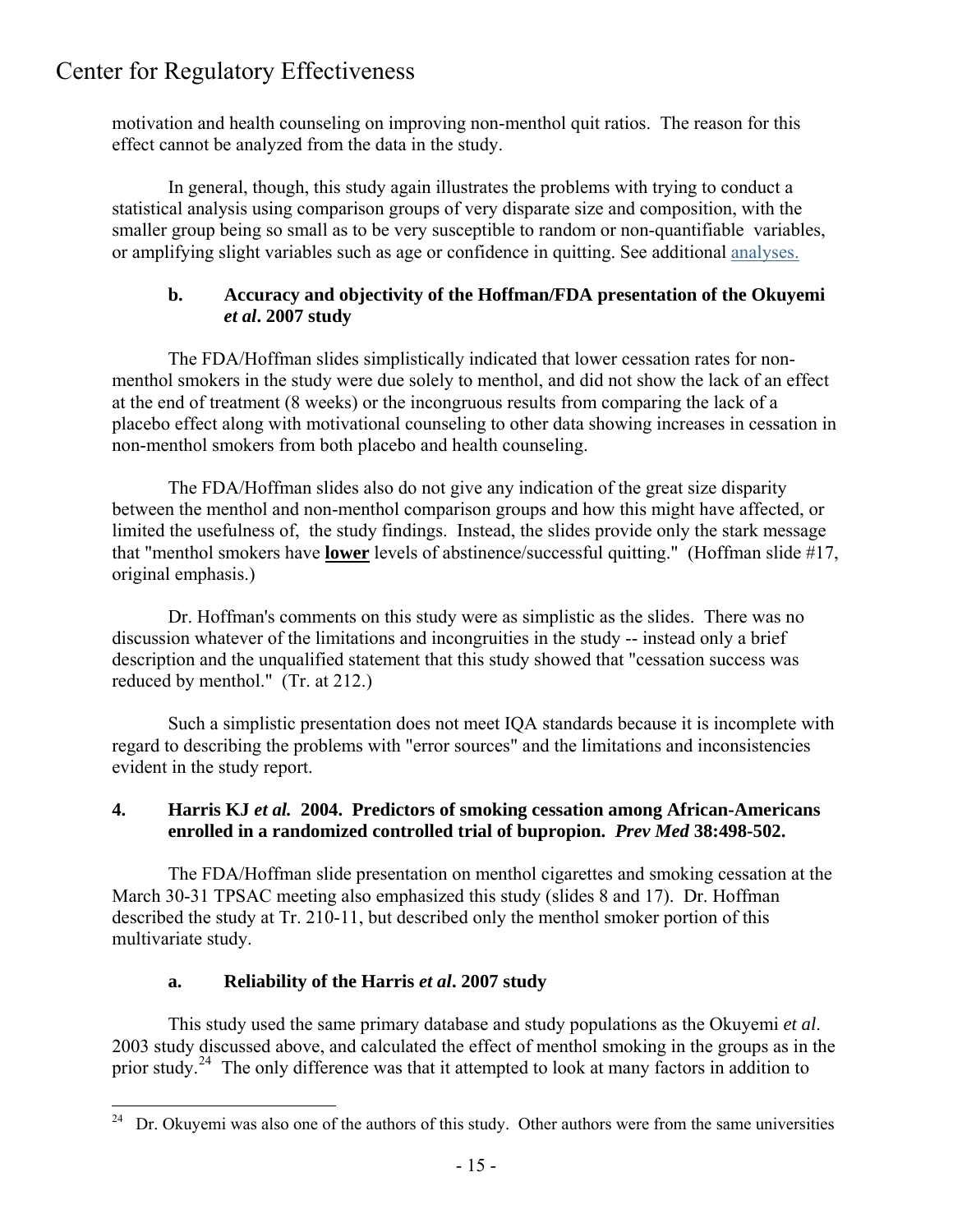menthol smoking that might have influenced the cessation outcomes. The reported numbers for menthol smoking and its impact on cessation, and the parameters (7 days cessation at end of 7 weeks) were exactly the same. Likewise the limitations described with regard to the Okuyemi *et al.* 2003 study are the same: a highly disparate comparison group size, with the non-menthol group being far smaller (129 vs, 471 menthol); lack of comparability in potential influencing factors such as gender and age between the menthol and non-menthol groups, due in large part to the primary study not having been designed to look at the effects of menthol smoking; and a cessation window of very questionable validity. Unlike the prior study, however, this study did not report on the change in cessation results between seven weeks and six months.

### **b. Accuracy and objectivity of the FDA/Hoffman presentation**

 Although Dr. Hoffman gave what appeared to be an essentially objective description of this study, she did not tell the committee that the menthol portion was essentially the same as in the Okuyemi 2003 study that she had just finished describing, and she gave the impression that it was an additional study rather than essentially a duplicate. Dr. Hoffman even appeared to try to mask this duplication by describing the Okuyemi *et al*. 2003 study as having 600 smokers, and the Harris et al. 2003 study as having 535 smokers. In reality the number of smokers included in the calculations (535) was the same, and the 600 smoker number was the number of smokers at the start of the study, not at the seven-weeks-of-treatment calculation point.

 The Harris et al. 2004 study does not appear to add anything new with regard to the calculated potential effect of menthol smoking on the efficaciousness of bupropion in this study group. It's inclusion in the FDA slide presentation on menthol smoking and cessation without describing it as essentially a duplication of Okuyemi *et al*. 2003 -- whether intentional or not - biased the weight of the evidence presented to the TPSAC and the public. Additional [analyses](http://www.thecre.com/scur/?p=253)

### **5. Kreslake JM** *et al***. 2008. Tobacco industry control of menthol in cigarettes and targeting of adolescents and young adults.** *Am J Pub Hlth* **98(9):1685-92.**

The FDA/Rising slide presentation on consumer perceptions of menthol cigarettes at the March 30-21 TPSAC meeting contained a slide that quoted this study as stating that "[w]e found evidence that the tobacco industry ... introduced new menthol brands to gain market share, particularly among adolescents and young adults." (Slide 39, emphasis added) Dr. Rising commented in his verbal presentation that this quotation was a conclusion from the Kreslake *et al*. review of industry documents. (Tr. at 164-65) This slide and Dr. Rising's comments were made in a portion of his presentation addressing "marketing of cigarettes to youth and young adults" and the role of advertising in "the initiation of smoking." (Tr. at 159) FDA/Rising also quoted from the Kreslake *et al*. study in the presentation on menthol cigarettes and smoking initiation. Slide 20 repeated a quotation obtained by Kreslake *et al*. from industry documents that "[f]irst-time smoker reaction is generally negative ... Initial negatives can be alleviated with a low level of menthol."

# **a. Accuracy and objectivity of the Kreslake** *et al***. 2008 study**. [25](#page-15-0)

 $\overline{a}$ 

in both publications. It is noteworthy that the authors did not mention menthol in the title.

<span id="page-15-0"></span><sup>&</sup>lt;sup>25</sup> There is another Kreslake *et al.* 2008 study, not addressed here, titled "The menthol smoker: tobacco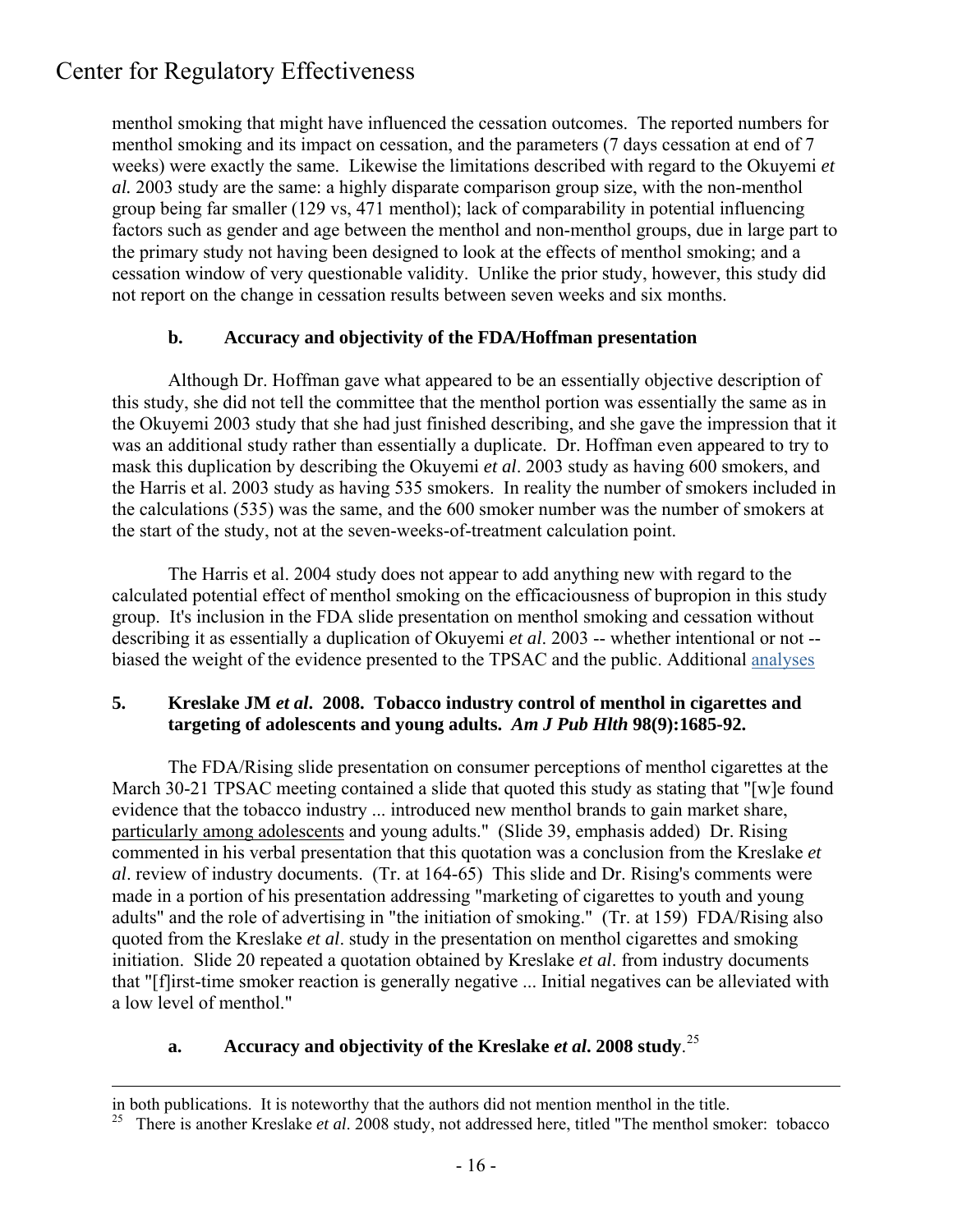$\overline{a}$ 

As explained below, this study is clearly inaccurate and biased in the above study conclusion quoted by Dr. Rising and also in other stated conclusions from the study with regard to any industry focus on "adolescents." In the Conclusions section of the study report, the authors state:

 For decades, tobacco manufacturers have controlled levels of menthol in commercial cigarettes to promote smoking among adolescents and young adults. Manufacturers have marketed brands to this vulnerable population by manipulating sensory elements of cigarettes to promote initiation and dependence.

At 1689 (emphasis added). Also, the title of the study report emphasizes adolescents: "Tobacco industry control of menthol in cigarettes and targeting of adolescents and young adults." The study report also states in the abstract that the industry has used a menthol strategy "in attracting youth and young adult smokers."

 A careful review of the study report and the key company documents that it quotes provides no evidence for "targeting" or "marketing" to "adolescents" or "youth" (as opposed to "young adult smokers"). There is a clear distinction, evident is the article and in common language, between "adolescents" and "young adults." "Adolescents" are not adults (or "young adults"); they are generally regarded as youth on their way to becoming adults, roughly between puberty and adulthood, and defined by Merriam-Webster as youth between puberty and the age of majority. The age of majority is 18 in all but three States (19 in two, and 21 in one). "Young adults" are commonly defined throughout the industry as between the ages of 18 and 24 -- an age which is the legal age for smoking in all but three States (as with "age of majority).

 The industry documents referenced and quoted in the Kreslake *et al*. study do not refer to adolescents or smokers under the age of 18 as marketing targets in any respect. The industry documents relied on in the study refer only to "young adult smokers" (abbreviated as YAS). The Kreslake *et al*. statements regarding targeting of adolescents or youths (vs. young adults) is inaccurate and appears to be intentionally inflammatory and biased. The study also appears to be biased in its interpretation of the term "first-time smoker" in Rising slide # 20 on initiation. The industry document from which this quotation was taken was, when read in full, a document about marketing to "young adult smokers" (*i.e*., between 18 and 24), and the reference in the article to "first-time smoker" in the context of conclusions about targeting of "adolescents" gives the impression that the industry document was about marketing to adolescents (which it was not) for the purpose of obtaining "initiation." In addition, the quotation was taken from a brief list of talking points for a pitch of a new idea to one company official, so it can hardly be referred to evidence of an "industry" activity.

 On the whole, all the Kreslake *et al*. study shows is that there was some industry recognition that some young adult smokers appeared to prefer certain levels of menthol as opposed to older smokers. There is nothing in the study to support a conclusion that the industry

industry research on consumer sensory perception of menthol cigarettes and its role in smoking behavior," which is referenced in Dr. Rising's slide 35 as part of his presentation on consumer perceptions of menthol cigarettes.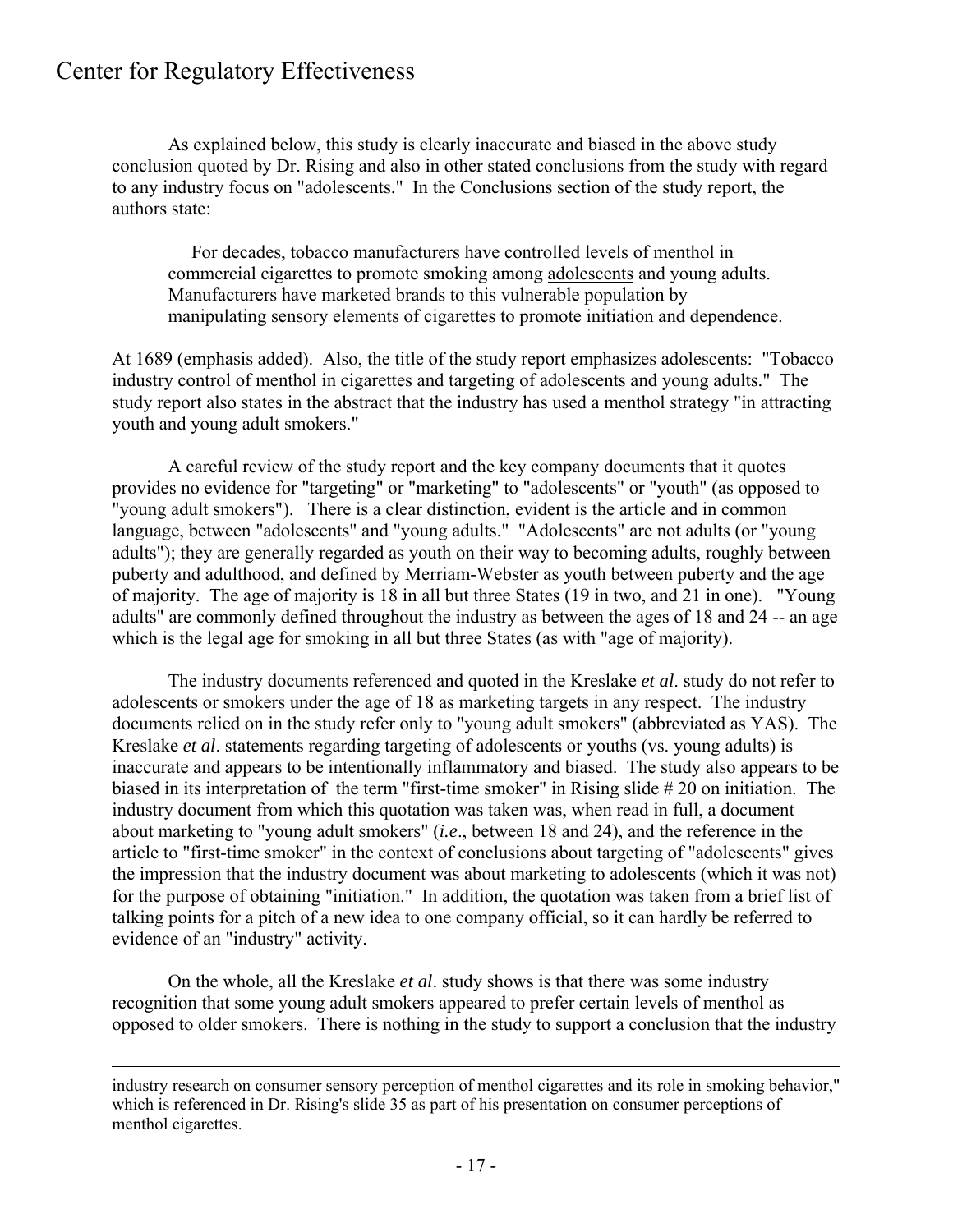was using menthol to "target" "adolescents." Thus, on the whole, the article appears to be inaccurate and strongly biased -- and apparently an intentional attempt to mislead and inflame in order to support the authors' stated policy position on federal regulation. Additional [analyses.](http://www.thecre.com/scur/?p=262)

### **b. Accuracy and objectivity of the Rising/FDA presentation of the Kreslake** *et al***. 2008 study.**

 The best that can be said of the Rising/FDA presentation of the study is that it accurately represented the study's conclusions. However, agencies have an obligation to subject the studies and data they use to pre-dissemination review, and not take them at face value. Rising/FDA did not do this. If they had examined the study critically, they would have found that its conclusion about targeting of adolescents were unfounded and biased. In relying on the study, the agency presentation was also infected with the study's inaccuracy and bias. The agency also should have noted that the quotation about "first-time smokers" in initiation slide #20 was not really evidence of an industry position, but was simply taken from a brief set of talking points for a presentation of a marketing idea. This was a failure by the agency to provide context and completeness to the information, which are aspects of a failure of objectivity under the IQA guidelines.

### **6. Sidney S** *et al***. 1989. Mentholated cigarette use among multiphasic examinees, 1979-86** *Am J Pub Hlth* **79(10):1415-16.**

 The FDA/Rising slide presentation on menthol cigarettes and smoking initiation included calculations on switching between menthol and non-menthol cigarettes in a large smoker cohort. The slide showed that 14.6 percent of 1,688 Black smokers switched from non-menthol to menthol cigarettes, and 3.6 percent switched from menthol to non-menthol cigarettes. Dr. Rising presented these figures without any additional comment. (Tr. 193-94)

## **a. Utility and reliability of the Sidney et al. 1989 study**

This study is very old in the context of the issues being addressed -- almost 25 years old - - and during that period there have been substantial changes in the menthol cigarette market. The study is also very brief and provides very little detail on the age patterns related to the switching figures. The study attributes a recognized sharp decline in menthol cigarette use in relation to age to a "cohort effect" (*i.e*., smokers of different ages could have been affected by different market conditions during the time they were smokers), but the possibility of a cohort effect in relation to switching is not discussed. See additional [analyses.](http://www.thecre.com/scur/?p=265)

## **b. Utility and objectivity of the FDA presentations on initiation and cessation**

 An immediate question that arises with regard to presentation of these study calculations is what relevance such figures on switching have to smoking initiation. Apparently all the switchers were current smokers, so the implication seems to be that switching is somehow related to more Blacks initiating smoking. But any connection between switching and initiation is left unexplained. In the absence of an explanation, one might well deduce that since more Blacks were switching from non-menthol to menthol, there must have been a higher rate of Blacks initiating smoking with non-menthol cigarettes, and then switching to menthol.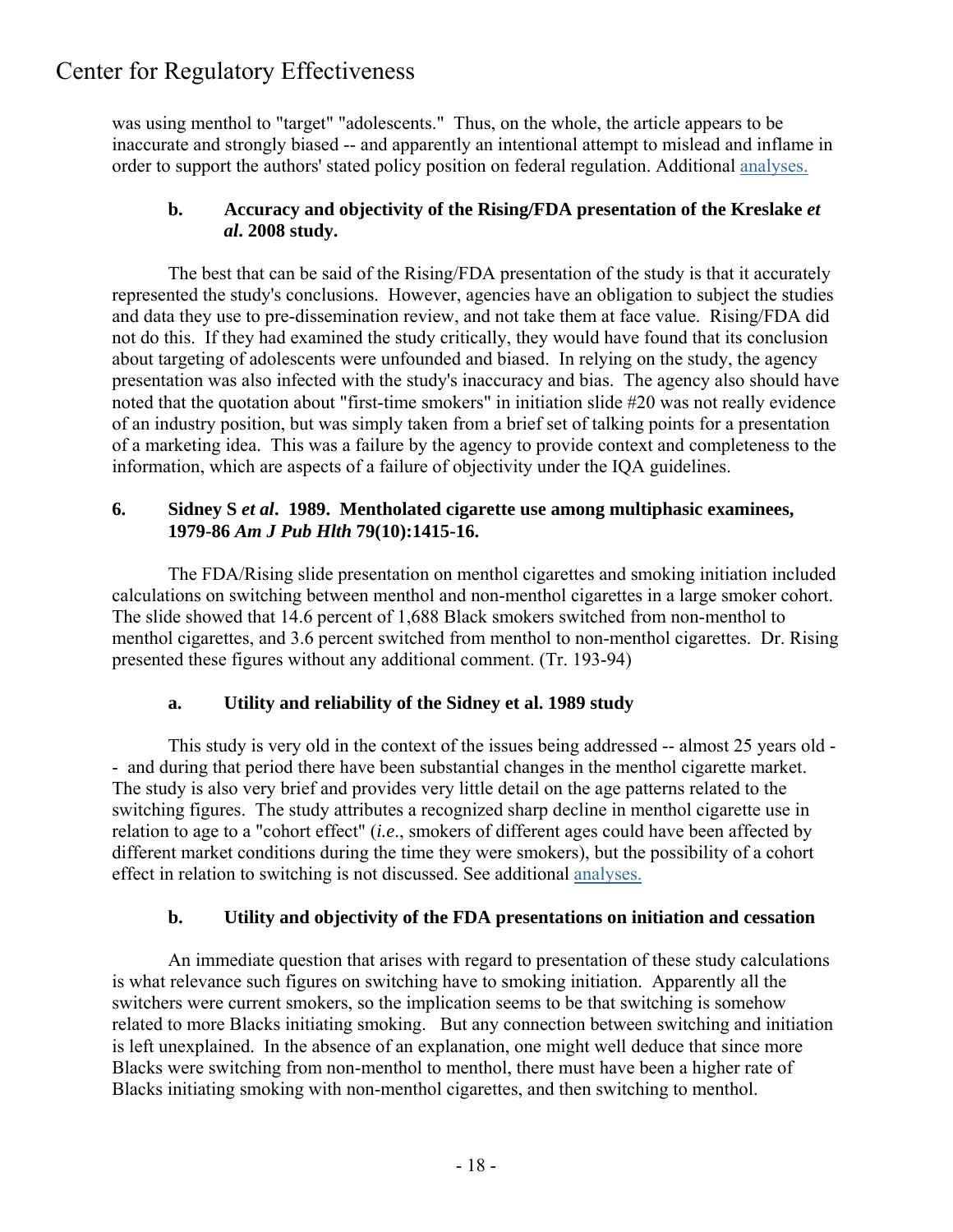However, this implication is not discussed, which raises questions about whether the study was presented in a useful and objective manner in the context of the issue of initiation.

 The study does contain some interesting information on smoking cessation -- finding that there was no significant difference between menthol smokers and non-menthol smokers in quitting (cessation) -- but Dr. Hoffman's FDA slide presentation on menthol smoking and cessation behavior does not mention this study, which is at odds with the IQA quality standards of completeness and objectivity.

### **7. Gandhi KK** *et al***. 2009. Lower quit rates among African American and Latino menthol cigarette smokers at a tobacco treatment clinic.** *J Clin Pract* **63(3):360-67.**

 This study was also given attention in the FDA/Hoffman slide presentation on menthol cigarettes and smoking cessation at the March 30-31 TPSAC meeting. (Slides 13 and 18). Dr. Hoffman described the study at Tr. 214.

### **a. Reliability of the Gandhi** *et al***. 2009 study**

 This study is very problematical. It has numerous limitations, some of which are indicated by the authors and others of which are discernible from the study report. Despite the categorical sound of the study title, the authors stated that the study only suggests that menthol cigarettes may increase addiction and make it harder to quit. Some of the reasons for this caution are explained below.

 First, as in many of the other studies presented to the TPSAC, the studies were not designed with similar comparison groups. The study subjects here were not selected, they were self-selected by seeking quit assistance at a clinic. As a result, the study group was very diverse virtually all relevant respects: race, age, gender, socio-economic status ("SES"), type/brand of cigarettes smoked, number smoked per day, etc. The authors seem to feel that this complexity was completely accounted for by statistical manipulation (logistic regression analysis with some of these factors "adjusted for" as covariates), but the ability of the statistical model(s) to deal with this level of complexity is very doubtful. For example, where did the values for the covariate adjustment factors come from? How accurate are they? Was the sample size large enough to allow for sufficient covariate adjustments? Out of the 1688 subjects, only 27 showed up in person for the six-months follow-up, and the rest (number not given) were interviewed by phone without any validation by measurement of CO in breath.

 As in other studies, this great disparity in comparison groups could have amplified confounding factors. The authors state that the menthol group of AA (African American) smokers was younger, had more females, was less educated, and less likely to be married. Table 1 shows that they were also less employed. All of these factors could have skewed the results in the direction of less menthol quitting, particularly when we see that the AA group was comprised of 302 menthol smokers and only 72 non-menthol smokers, while the White smoker group was comprised of 348 menthol smokers and 738 non-menthol smokers.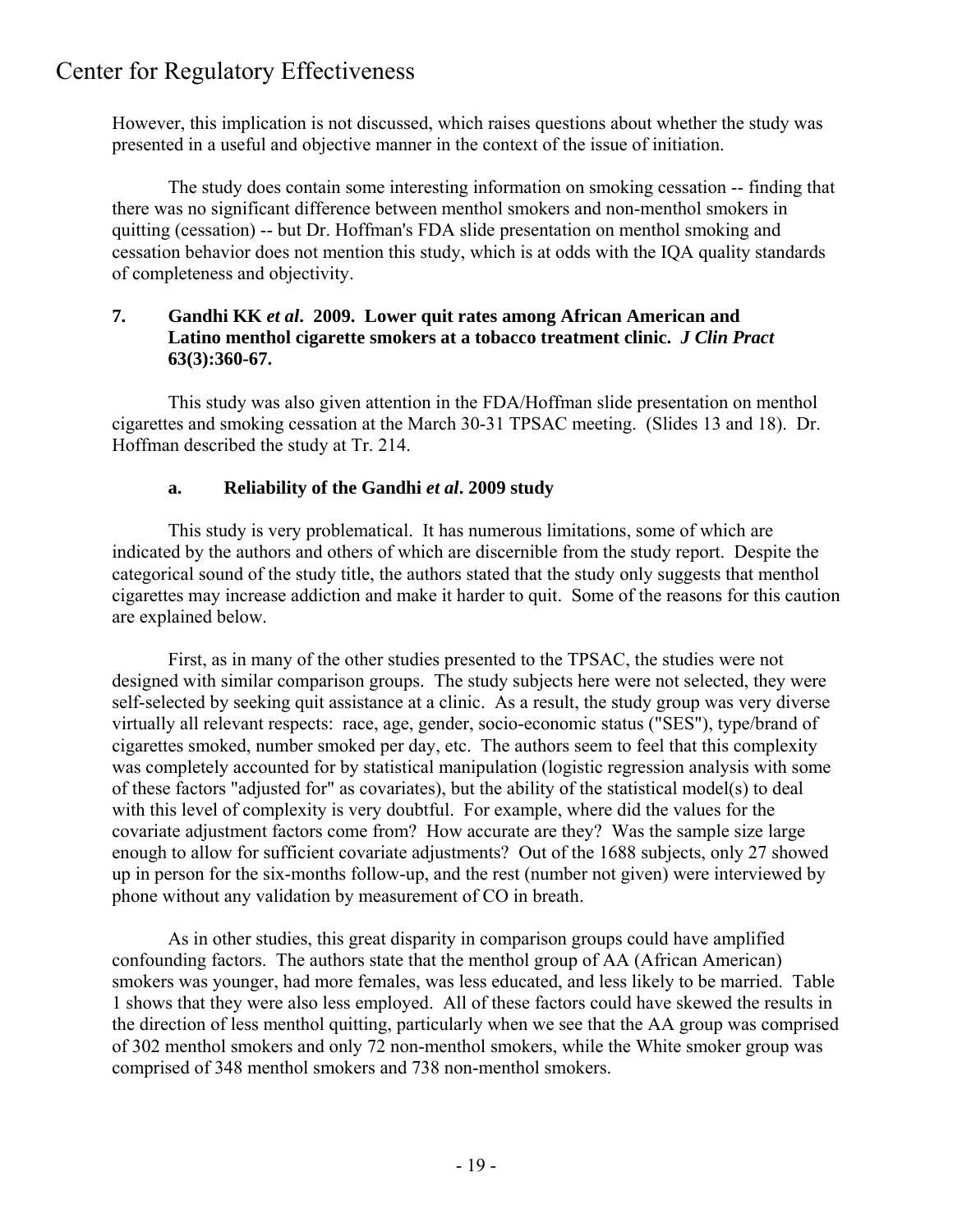Other aspects of the study simply lack transparency on relevant factors. Although many of the participants apparently made use of pharmacotherapy, no numbers or breakdowns by age, gender, etc. are given. And, although the groups are categorized as menthol and non-menthol, there is no information given on whether any effort was made to validate whether the classifications were accurate based on brand, or whether some might have smoked both types.

 The authors conceded that they could not assess SES "in a comprehensive manner" (365) and that that therefore "[t]he results from this clinic may not be generalized to other tobacco treatment situations."

 Finally, as with some of the other cessation studies, the authors used a seven-day cessation period as a measure of cessation. The relevance of such a measure is extremely doubtful. See additional [analyses.](http://www.thecre.com/scur/?p=269)

### **b.** Objectivity of the FDA/Hoffman presentation of the Gandhi *et al***.** 2009 study

 The two slide presentations of the study emphasized that Black smokers "did worse at 6 months" and that the study showed a "significant" interaction between race and menthol smoking with regard to cessation (slide 13), although the second slide (#13) referred to a "possible" interaction between race and menthol. Dr. Hoffman's verbal presentation accompanying the slides emphasized that "Black menthol smokers did worse when you look at the six month outcome." (Tr. 214). There was no information given, or discussion of, the limitations of the study or the cautionary statement of the authors that the results should not be generalized to other clinic situations. The FDA/Hoffman unqualified statements regarding Black cessation results at six months are particularly troublesome given the small size of the Black non-menthol group  $(n=72)$  and the fact that there were overall so few in-person follow-ups  $(n=27, \text{both method}$  and non-menthol) at six months, without any further breakdown of follow-ups by race.

 Presenting the study as supporting unqualified findings, without any discussion of its many limitations, is a clear violation of the IQA objectivity standards, which require completeness and discussion of error sources/limitations.

#### **8. Pletcher MJ** *et al.* **2006. Menthol cigarettes, smoking cessation, atherosclerosis, and pulmonary function.** *Arch Intern Med* **166:1915-22.**

 Although this study was highlighted in both the initiation (slide 11) and cessation (slides 12 and 16) FDA slide presentations, the findings presented in those slides indicated no difference between menthol and nonmenthol smokers' cessation success or health effects. However, following the presentation, the committee members asked clarifying questions about the various studies, and one that was significant with regard to this study was posed by TPSAC member Dr. Benowitz. Dr. Benowitz was a co-author of the Pletcher *et al*. study, and he stated that one of the "really interesting findings" of the study (not shown in the slides) was "an effect of menthol on relapse." (Tr. at 228). If this were the case, he said, it would mean "that fewer people are quitting permanently," and he wondered whether other databases had information on relapse. The question here, therefore, is whether Dr. Benowitz was correct in indicating that the Pletcher *et al*. study showed more relapse among menthol smokers, and therefore less success in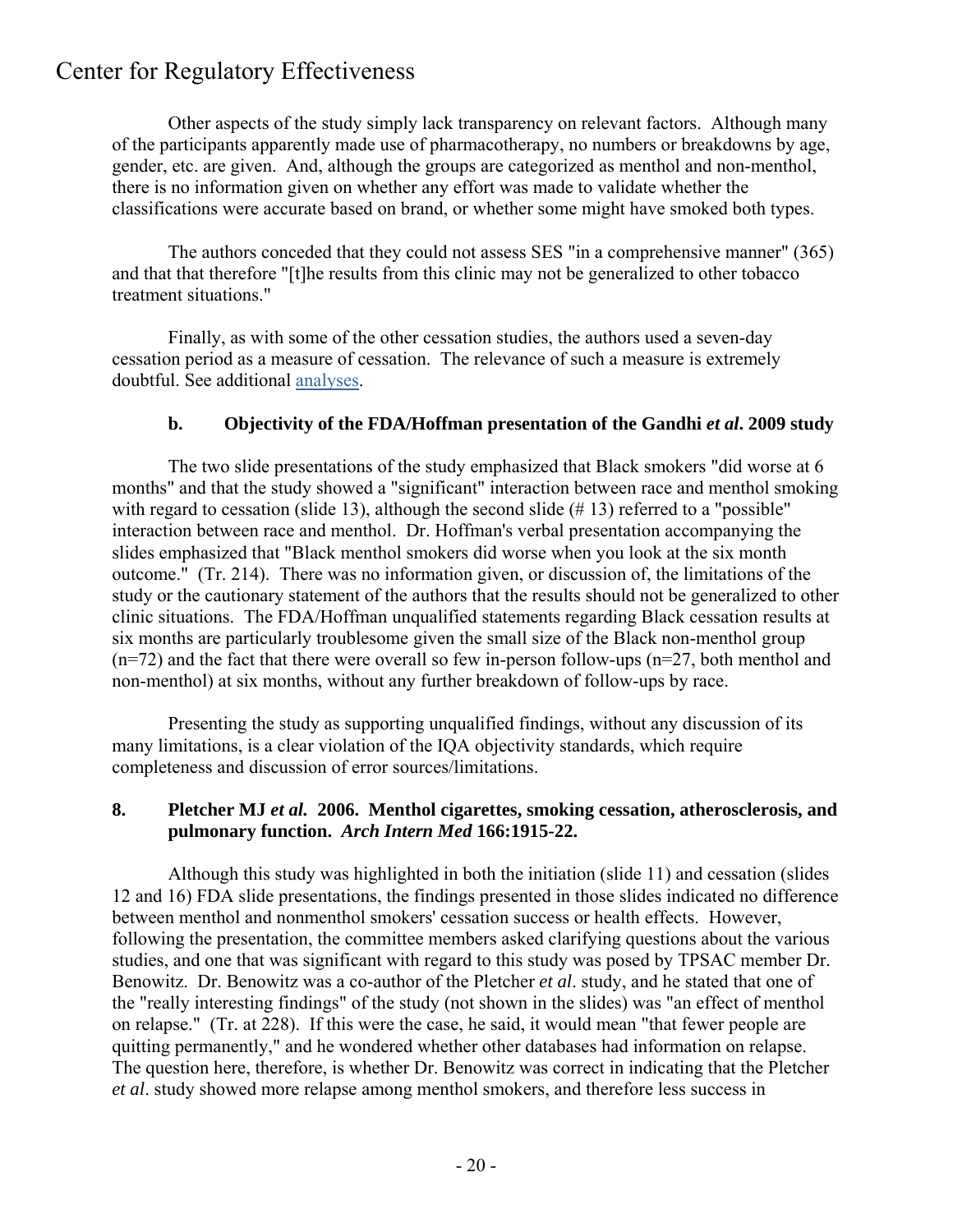achieving cessation, and if it did, whether those study findings are sufficiently reliable to satisfy IQA standards.

The study defined relapse as "baseline smokers who reported no current smoking at a subsequent examination and then current smoking the final time they were examined." At 1916. The study found that, based on this metric, menthol smokers had a significant increase in the risk of relapse.

 Based on the definition of relapse in the study, however, those findings of greater risk of relapse among menthol smokers cannot be considered even fairly reliable. Relapse was determined only at the final examination, with four intervening examinations after baseline, at each of which a subject could have reported that they were either currently smoking or not smoking. Thus, a menthol subject reporting current smoking at the final examination might have had only one relapse (and that for a minimal amount of time coinciding with the final examination), while a non-menthol smoker could have been counted as having had zero relapses based on not currently smoking at the time of the final examination, although they had in fact also relapsed before the final examination. The tables below illustrate this scenario.

### Hypothetical Menthol Subject Relapse Example -- One Relapse Counted

| <b>Measures</b>                    | <b>Baseline</b> | Years after baseline |      |       |      |        |  |  |
|------------------------------------|-----------------|----------------------|------|-------|------|--------|--|--|
| currently smoking: yes/no          | 1985            |                      |      |       |      |        |  |  |
|                                    |                 | 1987                 | 1990 | 1992) | 1995 | (2000) |  |  |
| smoking status $(1 = yes; 0 = no)$ |                 |                      |      |       |      |        |  |  |

| Measures                         | <b>Baseline</b> | Years after baseline |       |       |      |        |  |  |
|----------------------------------|-----------------|----------------------|-------|-------|------|--------|--|--|
| currently smoking: yes/no        | 1985            |                      |       |       |      |        |  |  |
|                                  |                 | (1987)               | 1990) | 1992) | 1995 | (2000) |  |  |
| smoking status $(1 = yes; 0-no)$ |                 |                      |       |       |      |        |  |  |

Hypothetical Nonmenthol Subject Non-relapse Example -- No Relapses Counted

As can be seen, using the study metrics, a menthol subject could have been counted as having a single relapse, while a nonmenthol smoker could have been counted as having no relapses, even though that nonmenthol smoker had actually had a relapse. In addition, it appears likely that this unreliable metric was biased towards more menthol smoker relapses because it was determined that menthol was associated with a lower likelihood of trying to quit in the first place, increasing the likelihood of fewer quit/relapse occurrences before the final examination among menthol smokers. (At 1917) While the examples in the tables could also be reversed between menthol and nonmenthol, and other sequences of yes and no at the time intervals could be used, the point is that the metric used by the study for determining relapse rates was not reliable.

 As the study authors also point out, the relationship between menthol smoking and ethnicity introduced uncertainty into the quit findings. They state: "These findings suggest that menthol cigarettes may be harder to quit smoking, but uncertainty about this point remains, in part because of the difficulty and large sample sizes required to tease apart the effects of ethnicity and menthol preference, which are highly correlated." (At 1918) The same could also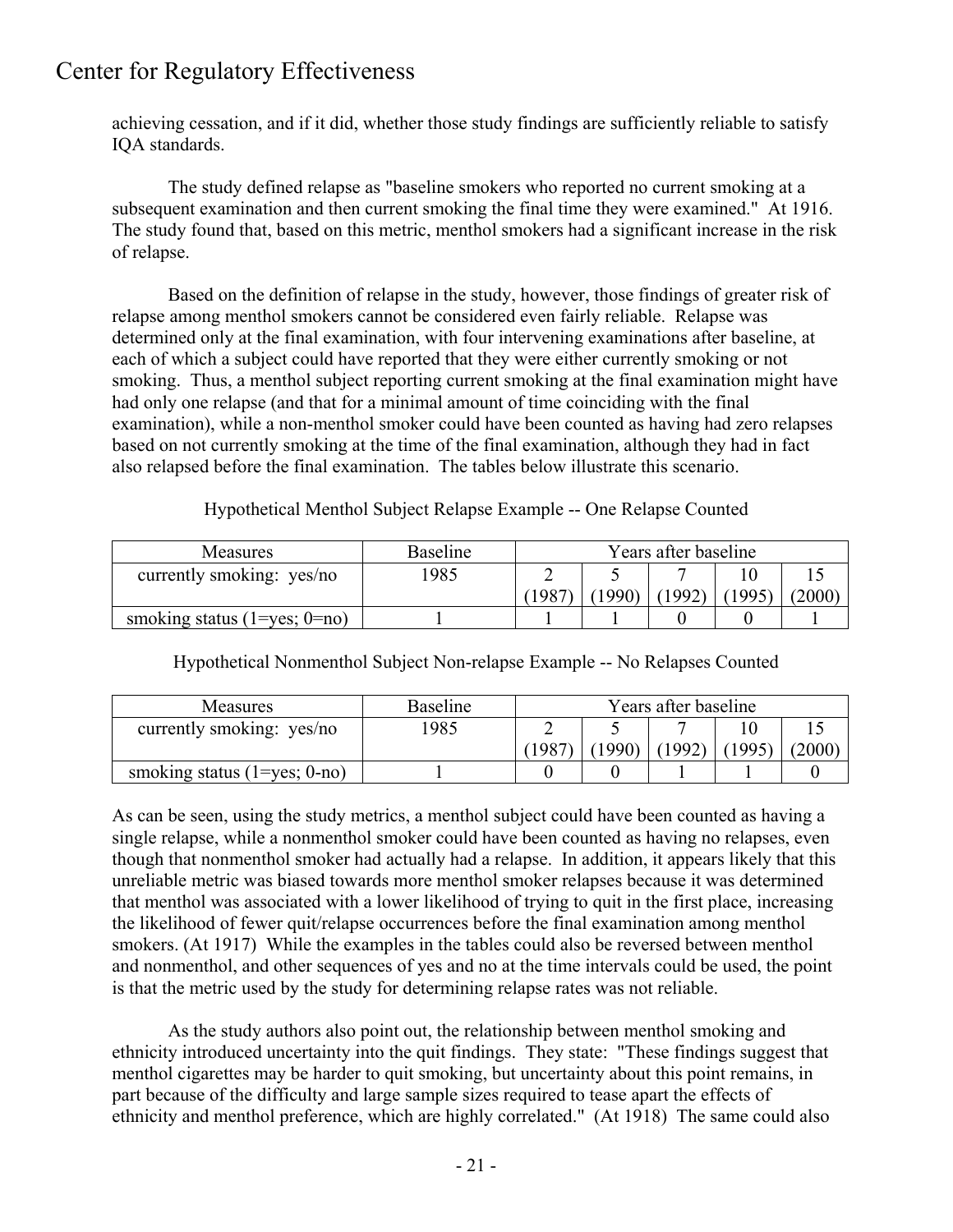be said for the consistent correlation between menthol preference and gender, as shown in Table 1 (55% menthol, 48% nonmenthol among women) and in other studies, with females recognized as experiencing lower quit rates. In other words, quit or relapse rates for menthol cigarettes could be more a result of cultural or gender factors than a result of the menthol itself.

 Thus, this is an illustration of a study that might be considered reliable on some points, such as health effects, but cannot be considered reliable on others, such as risk of relapse. Because the Benowitz comments on relapse rates were not countered or questioned by the presenting FDA/CTP officials, they appear to be acknowledged as accurate and reliable. See additional [analyses.](http://www.thecre.com/scur/?p=272)

### **IQA Quality Issues Likely To Be Pertinent to Other Menthol Cigarette Studies as Illustrated by the Above Examples**

In all of the eight examples of studies and FDA presentations reviewed above for IQA quality standards compliance, there were significant deficiencies in the studies, the FDA presentation, or both. This suggests that there are likely to be similar deficiencies in many of the other studies considered by the TPSAC or in the FDA presentation of those other studies. Therefore, attention should be given to ensuring that the following types of deficiencies identified above are not repeated, and that studies relied on by FDA, and FDA characterization of those studies, include:

- Disclosure and explanation of limitations/uncertainties and within-study inconsistencies;
- Consideration of plausible alternative explanations for observed results;
- Completeness in describing the results and in describing results from other competent studies that are inconsistent;
- Careful consideration and characterization of the reliability of the study design and methodology, and the reliability of study conclusions, recognizing that some study conclusions might have a higher degree of reliability than others;
- Transparency with regard to methodology, including any adjustments made for significant covariates/confounders;
- Consideration of the making generalizations of the study results.

Consideration of these points will be important as the TPSAC continues its work, and as FDA and continues to present its views on the scientific evidence to the committee and the public.

### **Corrections Needed**

Corrective action is required to mitigate two types of harm resulting from the FDA disseminations of the slide presentations, the accompanying verbal comments in the transcript,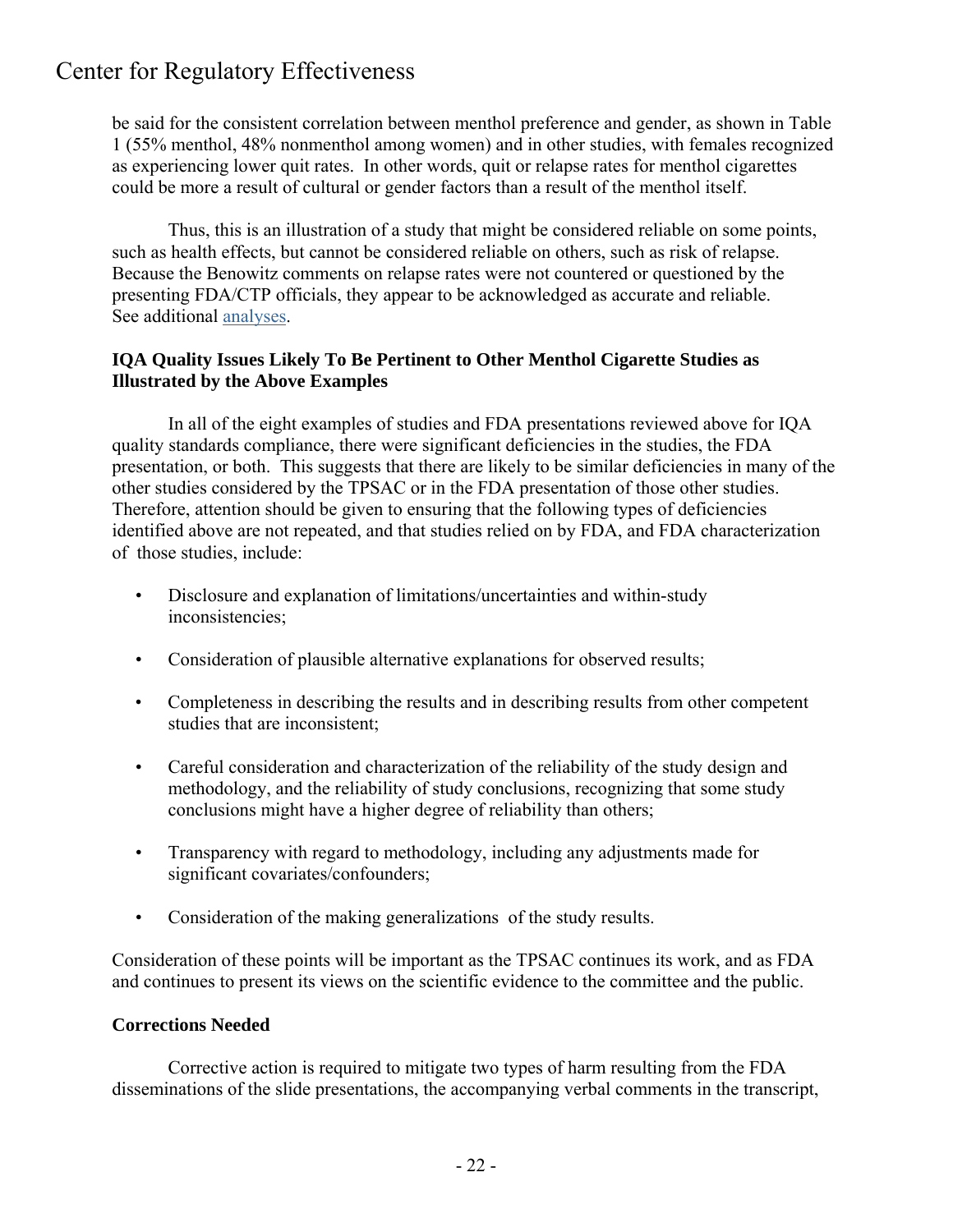the recording of the webcast, and the third-party studies relied on by FDA/CTP in those presentations.

- 1. Harm to the TPSAC's deliberations resulting from the committee having been provided with, and directed to discuss studies not meeting IQA quality standards, and not being given an objective and unbiased discussion of the relevant literature. Unless corrected, this non-compliant information could result in the committee making their recommendations on menthol on the basis of flawed information that is not IQA-compliant.
- 2. Harm to all stakeholders and members of the public interested in the menthol issue from a scientific and/or public policy perspective. The public counts on materials presented on the FDA's website being of the highest quality. Poor quality information on the agency's website can misinform countless personal and public decisions.

Each of the above types of harm requires a separate corrective action by FDA, as described below.

 ▪ **Corrective Action for TPSAC Harm:** The FDA should inform the TPSAC at their next public meeting that the FDA slide and verbal presentations, and the studies on which they are based, discussed herein do not meet IQA quality standards. Those studies, discussed above, include:

> Hersey JC *et al*. 2006 Are menthol cigarettes a starter product for youth? *Nicotine & Tob Res* 8(3):403-13.

 Okuyemi KS *et al*. 2003 Does menthol attenuate the effect of bupropion among African American smokers? *Addiction* 98:1387-93.

 Okuyemi KS *et al*. 2007 Relationship between menthol cigarettes and smoking cessation among African American light smokers. *Addiction* 102:1979-86.

 Harris KJ *et al.* 2004. Predictors of smoking cessation among African- Americans enrolled in a randomized controlled trial of bupropion. *Prev Med* 38:498-502.

 Kreslake JM *et al*. 2008. Tobacco industry control of menthol in cigarettes and targeting of adolescents and young adults. *Am J Pub Hlth* 98(9):1685-92.

 Sidney S *et al*. 1989. Mentholated cigarette use among multiphasic examinees, 1979-86 *Am J Pub Hlth* 79(10):1415-16.

 Gandhi KK *et al*. 2009. Lower quit rates among African American and Latino menthol cigarette smokers at a tobacco treatment clinic. *J Clin Pract* 63(3):360-67.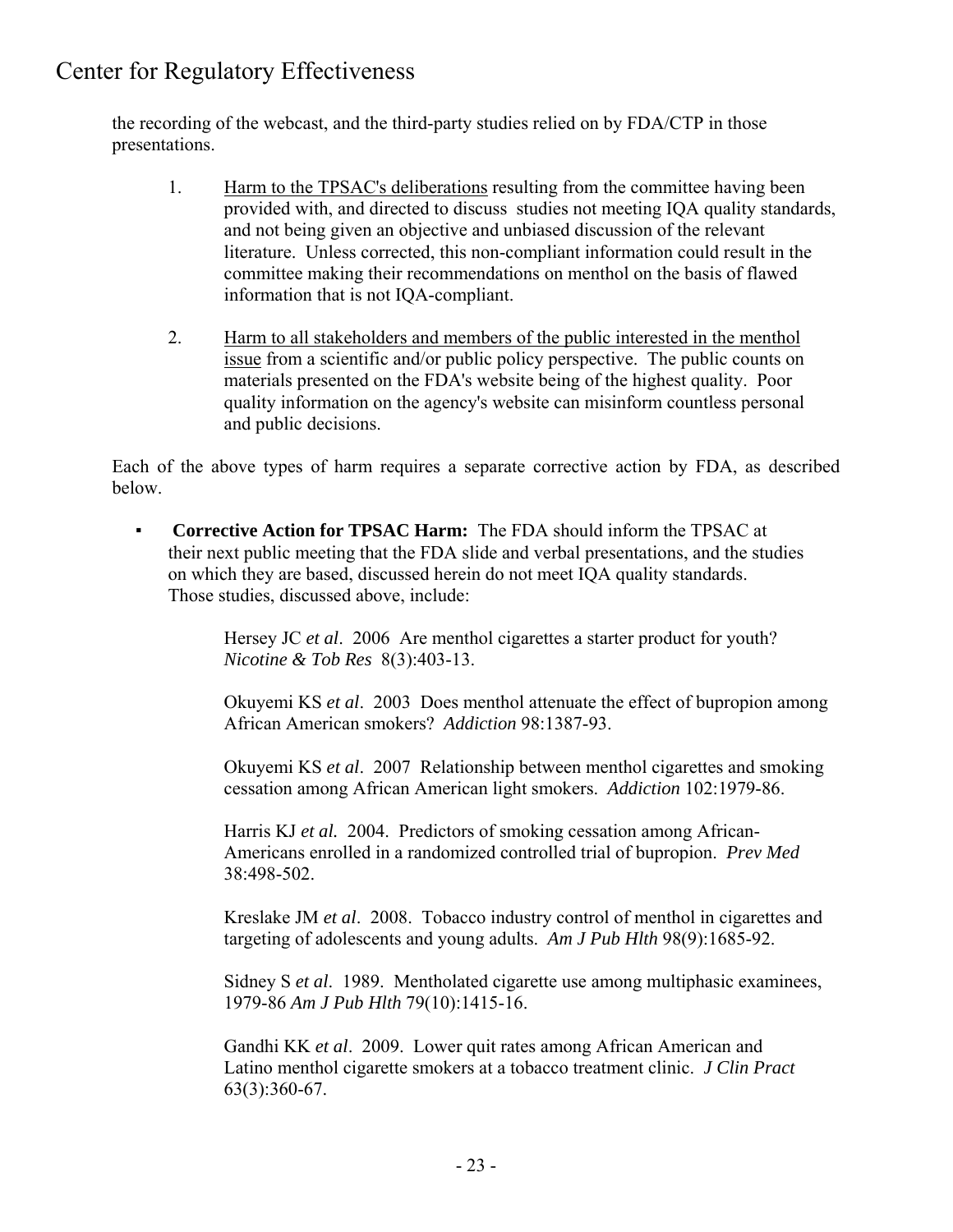Pletcher MJ *et al.* 2006. Menthol cigarettes, smoking cessation, atherosclerosis, and pulmonary function. *Arch Intern Med* 166:1915-22.

Although the TPSAC is free to utilize whatever studies it chooses in deciding what to recommend to FDA with regard to menthol cigarettes, unless their recommendations and the scientific evidence in studies relied on in their analysis comply with all applicable IQA quality standards, the FDA will not be able to rely on the TPSAC recommendations.

 For your convenience, attached herewith are (1) copies of the studies we reviewed, and (2) a copy of the report on each of the aforementioned studies produced by our statisticians.

 ▪ **Corrective Action for Stakeholder and Public Harm:** The FDA should 1) place a prominent note on its website where the March 30 meeting slides and transcript and recorded webcast are being disseminated stating that the information on the scientific literature contained therein and the studies on which that information is based do not meet FDA quality standards, and 2) place a similar note on the pdf files of slides, transcript, and the webcast recording.

 As explained at the outset of this petition, OMB has required that agency materials submitted to a committee for peer review purposes display a disclaimer that the materials are being disseminated for peer review purposes only and do not represent an agency position. Adding such a disclaimer at this late date, however, would not be an adequate remedy. The materials (FDA slides, verbal presentations, and recording of the webcast) have already been presented to the TPSAC, and have been disseminated to the public for a substantial period of time, without such a disclaimer, so that the harm associated with dissemination without the disclaimer must be redressed by the additional corrective actions requested herein.

## **How CRE Is Affected by the Non-Compliance**

 CRE is a regulatory watchdog established by former senior career officials from the Office of Management and Budget for the purpose of improving the transparency and accountability of the regulatory process. Since FACA committees inform many regulatory decisions, CRE established the FACA Under Fire website<sup>1[2](#page-23-0)</sup> to advocate for the independence and openness of FACA committees. The website is part of CRE's extensive support for the FACA process which has included participation in FACA meetings held by numerous agencies, including service by a CRE official on a FACA committee.

With respect to the TPSAC, CRE has taken its support for FACA independence a step further by establishing the TPSAC Interactive Public Docket ("IPD") to promote transparency and public participation in the committee's work, while acting as a vigorous watchdog over the proceedings with a particular focus on the FDA's actions vis-a-vis the committee.

<span id="page-23-0"></span> $\overline{a}$ 

12 <http://www.facaunderfire.org/>.